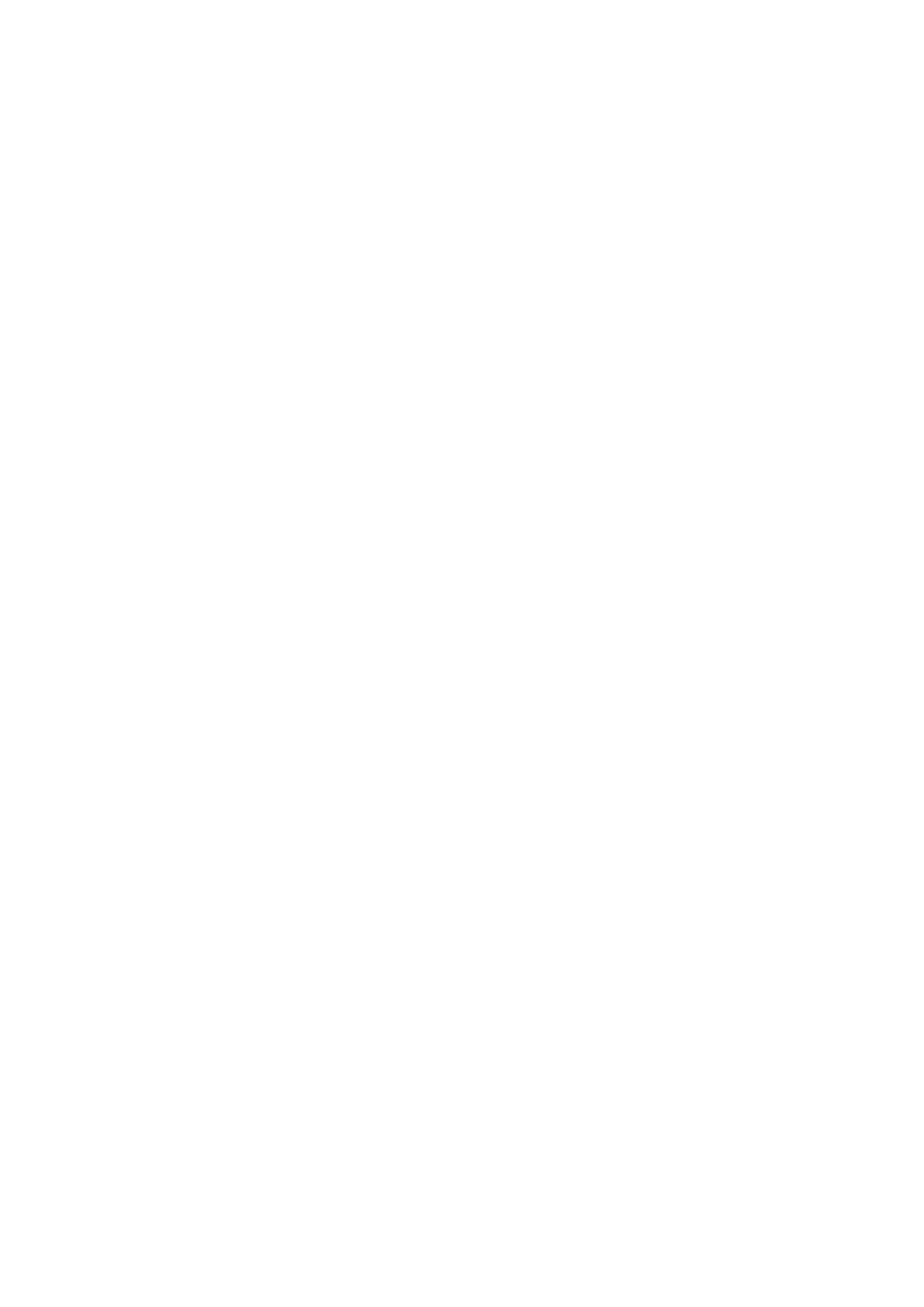# IRRC Annual Report 2018

| Director's Overview                                                                                                                | 1  |
|------------------------------------------------------------------------------------------------------------------------------------|----|
| IRRC KPIs for the 2018–2020 triennium                                                                                              | 5  |
| The IRRC's 2018 performance relative to KPIs (and Objectives) for 2018–2020                                                        | 5  |
| Contributions towards the new IRRC Objectives for 2018–2020 triennium, not otherwise<br>listed (Objectives $1-3$ , $5-6$ , $8-9$ ) | 15 |
| Dates of, and attendance at, meetings of the Centre's Steering Committee 2018                                                      | 16 |
| Statement of financial performance certified by the presiding faculty finance manager                                              | 17 |
| <b>Funding sources</b>                                                                                                             | 19 |
| Details of consultancies, research projects, project outputs                                                                       | 20 |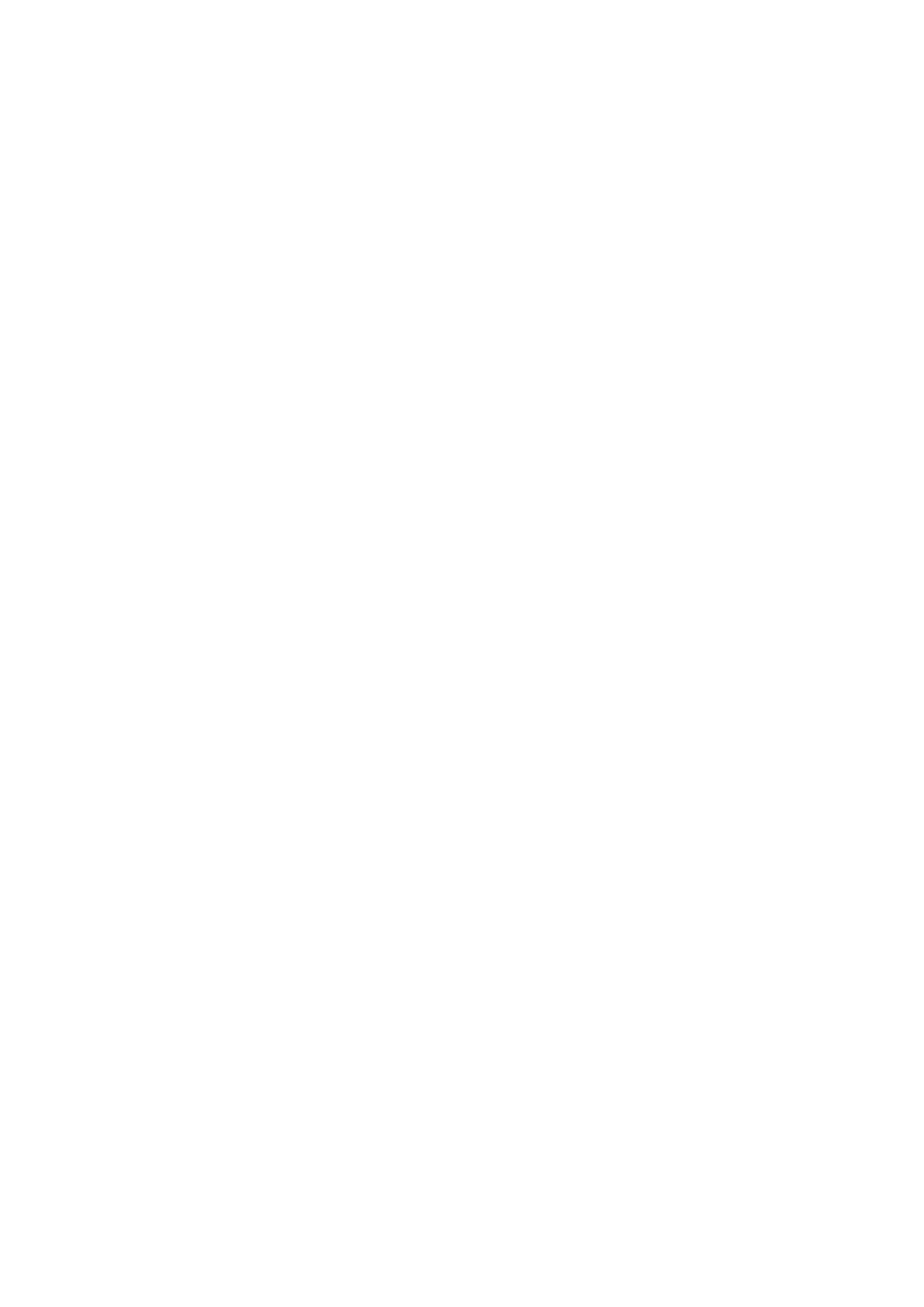# **Industrial Relations Research Centre Annual Report 2018**

## **Director's Overview**

The Industrial Relations Research Centre (IRRC), founded in 1980, brings together research associates from inside and outside UNSW. We collaborate in conducting and diffusing research that contributes to policy and practice in fields such as the regulation of labour standards, workplace health and safety, workforce development, labour markets and in/equality and labour market policy implications of climate change.

The UNSW Business School (Sydney) hosts the IRRC, provides it with office accommodation (Quadrangle 1039) and with its office and CIT infrastructure, for which we are grateful. The IRRC also continued to benefit from substantial support from the Business School at UNSW Canberra. We warmly thank its Head (our Deputy Director), Professor Michael O'Donnell.

For 2018, however, the Business School (Sydney) discontinued its scheme funding buyouts of half the teaching loads of faculty-based Research Centre Directors. Without this teaching relief, it was impossible for this Director to find, when compared to 2017, sufficient time to seek IRRC funding, research and industry engagement opportunities and engage in event organising on behalf of the IRRC.

The IRRC functions to fulfil the Objectives it has adopted to fulfil its Mission (below) and the Key Performance Indicators (KPIs) set for it through periodic, formal reviews (normally triennial). The Business School conducted the most recent review, in late November 2017. For that review, the Director developed a three-year strategic business case, subsequently ratified by the IRRC Steering Committee at its 13 November 2017 meeting. It included additional IRRC Objectives together with revised, expanded and more ambitious KPIs that reflected an expectation of continuing Business School financial support for teaching relief for the Director.

Nonetheless, despite this unanticipated change, during 2018, the IRRC continued to meet almost all of its KPIs — and all its Objectives — adopted for 2018–20. The only area of underachievement was KPI 1 (seeking major competitive research grants). For KPI 2 (seeking industry-funded research projects), we met the KPI, again through Hon. Associate Professor Anne Junor's efforts. However, we need continuing attention to do more because this is our main source of operational funding.

As so many of the KPIs relate to 'lumpy' activities or outputs, the IRRC met all its other KPIs, in some cases, abundantly. The same is true of non-KPI activity that nevertheless addresses IRRC Objectives.

A major activity of the IRRC, featured as its Objective 4 and KPI 4, is to produce four issues per year of *The Economic and Labour Relations Review (ELRR)*. An international journal, it includes and bridges economic, social and labour market policy research. In 2018, *ELRR* was in its 29<sup>th</sup> year. Sage Publishing Ltd published the journal on behalf of, and with funding support from the UNSW Business School. Over the last few years, the journal's editorial team, led by Associate Prof. Anne Junor, has made substantial progress in elevating its quality, status, reach and impacts. They deserve warm congratulations.

At the end of 2018, we were very pleased to welcome, as Patron of the Centre, one of the IRRC's founders and former UNSW Vice-Chancellor, Professor Emeritus John Niland AC.

## *Peter Sheldon*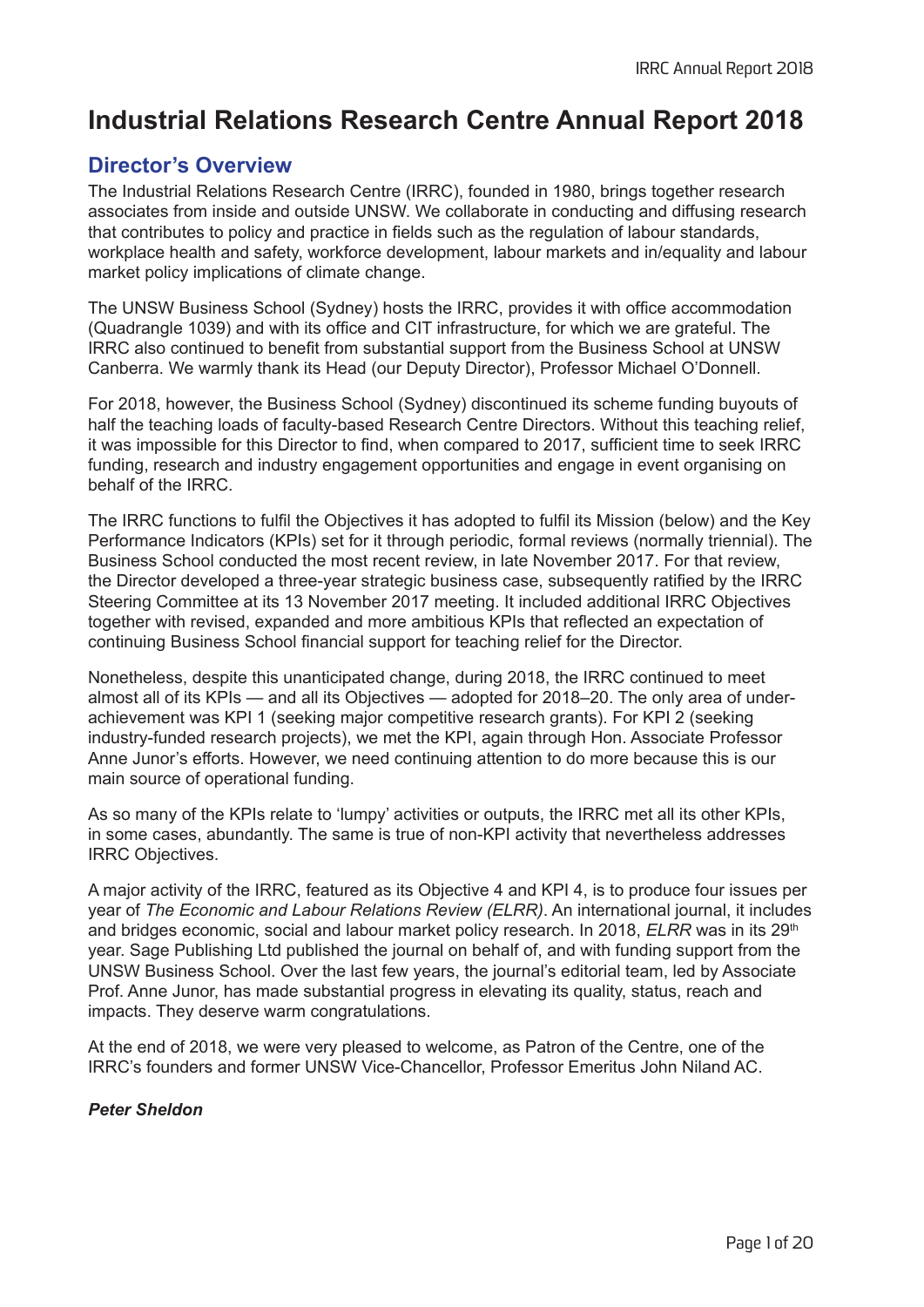## **Our mission**

The aim of the IRRC is to promote research on work, labour markets and industrial relations that will contribute to productive, satisfying and fair work arrangements.

## **Our values**

We are committed to:

- Sponsoring rigorous, independent, evidence-based research that is creative and original
- Acting in the public interest, through ethical research, open communication and accountability.

## **Objectives for 2018 and beyond**

The IRRC Steering Committee, at its 13 November 2017 meeting, re-confirmed its existing Objectives – numbered 1 to 7 (below) – from the 2013–2016 triennium. At that meeting, the Steering Committee also adopted another three objectives for 2018-2020 – numbered 8 to 10 (below):

- *Objective 1*: To promote better understanding of labour markets and industrial relations
- *Objective 2*: To promote safe, engaged, productive and fair workplaces
- *Objective 3*: To encourage the recognition, development and utilisation of skills
- *Objective 4*: To continue to build the impact of *The Economic and Labour Relations Review*
- *Objective 5*: To engage with industry, community and government in the production and dissemination of research
- *Objective 6*: To build our working relationships and international outreach
- *Objective 7*: To help develop emerging scholars.
- *Objective 8*: To further UNSW Strategy 2025, particularly the pillars of Engagement and Impact.
- *Objective 9*: To address UNSW Grand Challenges, particularly Inequality and Climate **Change**
- *Objective 10:* To collaborate with and bring together, in shared projects, colleagues and academic units across the UNSW in pursuit of the other objectives, reflecting the UNSW 2025 Strategy's emphasis on *interdisciplinary research and collaborations*.

In summary, during 2018 the IRRC pursued these objectives through:

- Individual and collaborative research projects including projects funded by competitive grants and industry contracts
- Publication of the findings of this research in scientific journals and books
- Dissemination of research results to the wider community through media releases/social media, seminars/conferences, keynote addresses, industry forums, consultancies and reports
- Provision of human resource practitioner materials such as job analysis data
- Provision of the infrastructure and staffing for publishing *The Economic and Labour Relations Review*.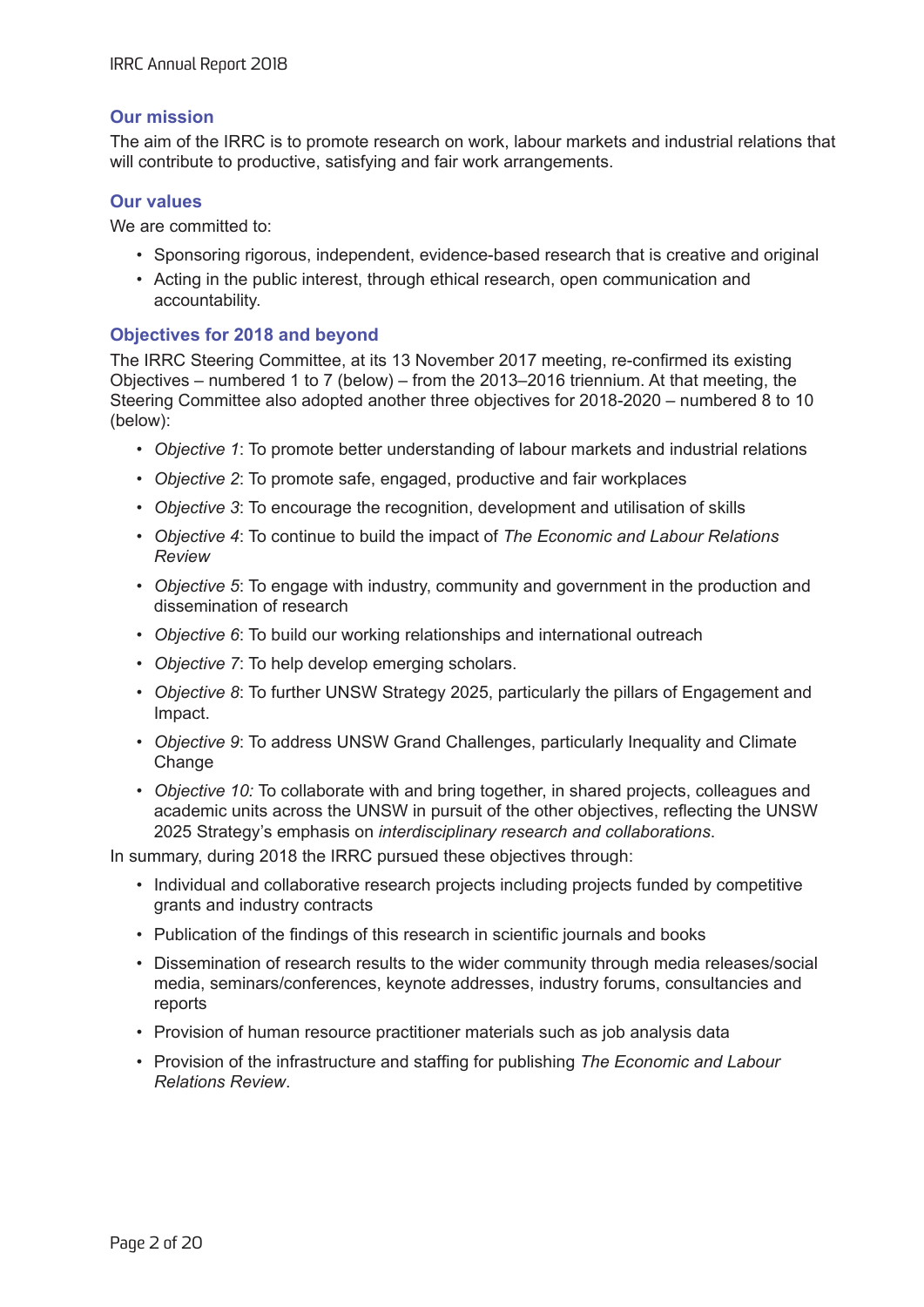## **IRRC Governance in 2018**

*Presiding faculty*: UNSW Business School *Chair*: Professor Elizabeth Carson *Director*: Professor Peter Sheldon, School of Management, UNSW *Deputy Director*: Professor Michael O'Donnell, Head of School of Business, UNSW Canberra

## *Steering committee*

Chair, Director and Deputy Director, plus:

Professor Karin Sanders, Head of School of Management, UNSW

Professor Michael Quinlan, School of Management, UNSW (Professor Emeritus from July 2018) (Honorary) Associate Professor Anne Junor, IRRC

Associate Professor Peter Kriesler, School of Economics, UNSW

Professor Daryll Hull, Department of Marketing and Management, Macquarie University

Dr Sharron O'Neill, School of Business, UNSW Canberra

Dr Sue Williamson, School of Business, UNSW Canberra

## **IRRC Associates 2018**

IRRC Associates are suitably qualified academic researchers who research in areas relevant to the Centre's objectives and who, on the basis of their past publications and current interests, can contribute to the IRRC's mission and objectives.

- Associates may join the IRRC by invitation or application, following endorsement of the Steering Committee, normally for a three-year period
- Associates may be appointed to the IRRC in an honorary capacity from inside UNSW or in a Visiting capacity from another Australian University
- Associates who are retired academics may be appointed in an Honorary capacity
- Overseas associates may be appointed in a Visiting capacity
- All appointments from outside UNSW are approved by the Dean, UNSW Business School, and appointments at Level D and E require additional approval of the Director, Human Resources, UNSW.

## *Honorary and Visiting Associates located in the IRRC office*

Adjunct Professor P.N. (Raja) Junankar, (renewed 30/6/2018 until 20 May 2021 via UNSW Canberra) Emeritus Professor, Western Sydney University, Research Fellow, IZA Honorary Associate Professor Anne Junor (renewed during 2018 to 31 December 2020) Dr Neil Hart (Honorary Senior Lecturer, appointment renewed for two years, 2017)

*Associates located in UNSW Business School, UNSW* Professor Peter Sheldon, School of Management, Director Professor Michael Quinlan, School of Management Professor Nick Wailes, Deputy Dean, Director AGSM Associate Professor Ian Hampson, School of Management Associate Professor Sunghoon Kim, School of Management Associate Professor Hugh Bainbridge, School of Management Associate Professor Peter Kriesler, School of Economics Dr Louise Fitzgerald, Management/Education Development Unit Dr Sarah Gregson, School of Management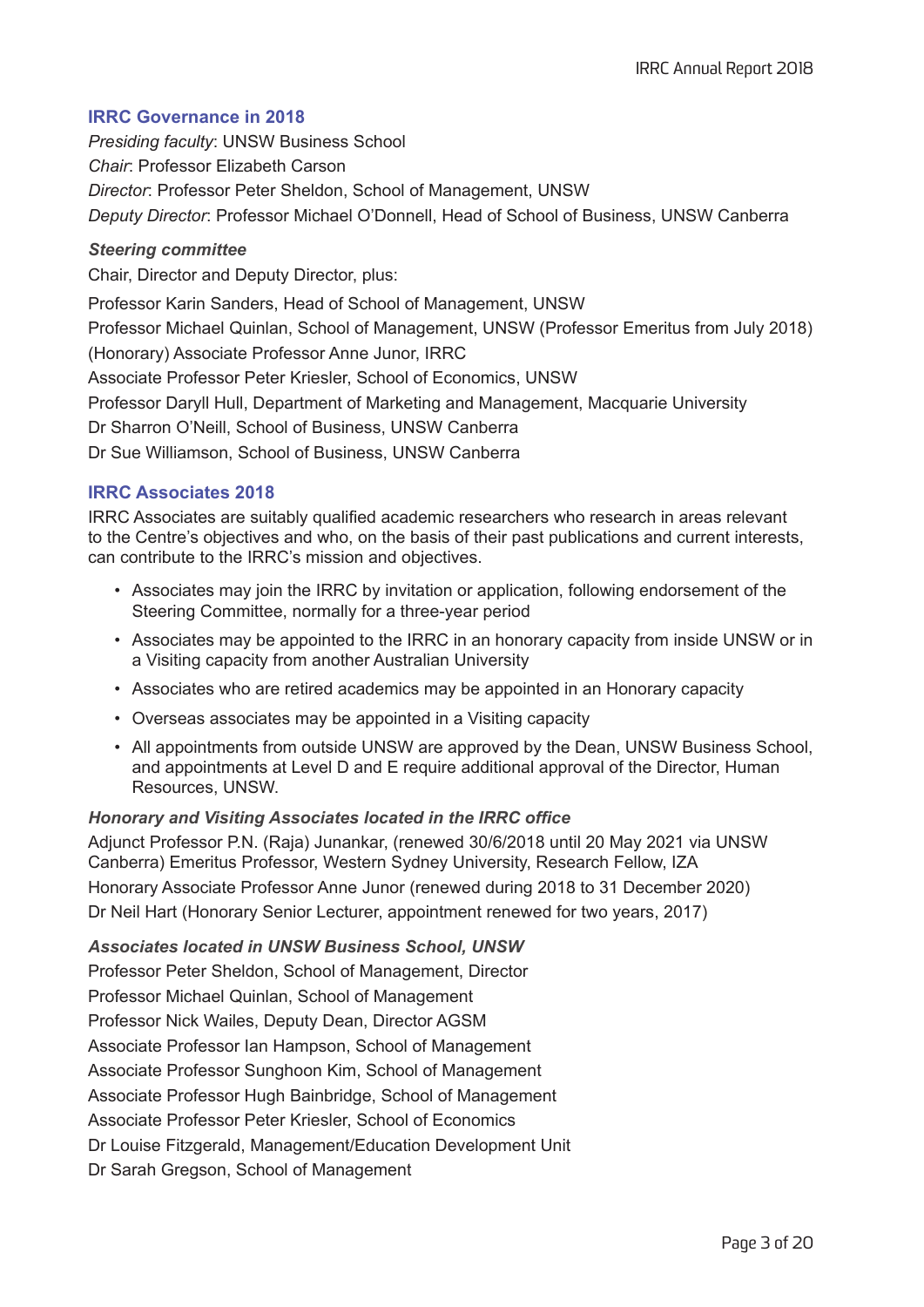Dr David Morgan, School of Management Dr Janis Wardrop, School of Management Dr Tracy Wilcox, School of Management/Academic Director, Postgraduate Programs

*Located in School of Business, UNSW Canberra* Professor Michael O'Donnell, Head, School of Business, UNSW Canberra; IRRC Deputy **Director** Dr Sharron O'Neill, School of Business, UNSW Canberra Dr Sue Williamson, School of Business, UNSW Canberra *Located in the Faculty of Arts and Social Sciences* Professor Antony Zwi, School of Social Sciences *Located in the Faculty of Medicine* Dr Maria Agaliotis, School of Public Health *External Appointees and Visitors during 2018* Professor Alistair Rainnie (to 28/2/2018) Professor Mark Harcourt, Waikato Management School (to 31/7/2017) Honorary Professor John Lodewijks (to 31/12/2017) Professor Elisabetta Magnani, Head, Department of Economics, Macquarie University

Associate Professor Jocelyn Pixley. Macquarie University

Professor David Walters, Cardiff University, Wales

Professor Charles Woolfson, Linkoping University, Sweden

Associate Professor In Jun, Head, School of Management, Yeungnam University, Republic of Korea Dr Elsa Underhill, Deakin University, Australia

## **Research Assistants (casually employed)**

Dr Tanya Carney Ms Noa Sheer Mr Anthony de Rosa Pontello

## **Professional and Technical Staff**

Ms Margaret Wallace. Casual Project Officer: *ELRR* development, editorial and marketing Mr Jason Antony. Part-time Administrative Assistant and *ELRR* Editorial Administration Dr Michael Peters, Part-time ELRR Editorial Administration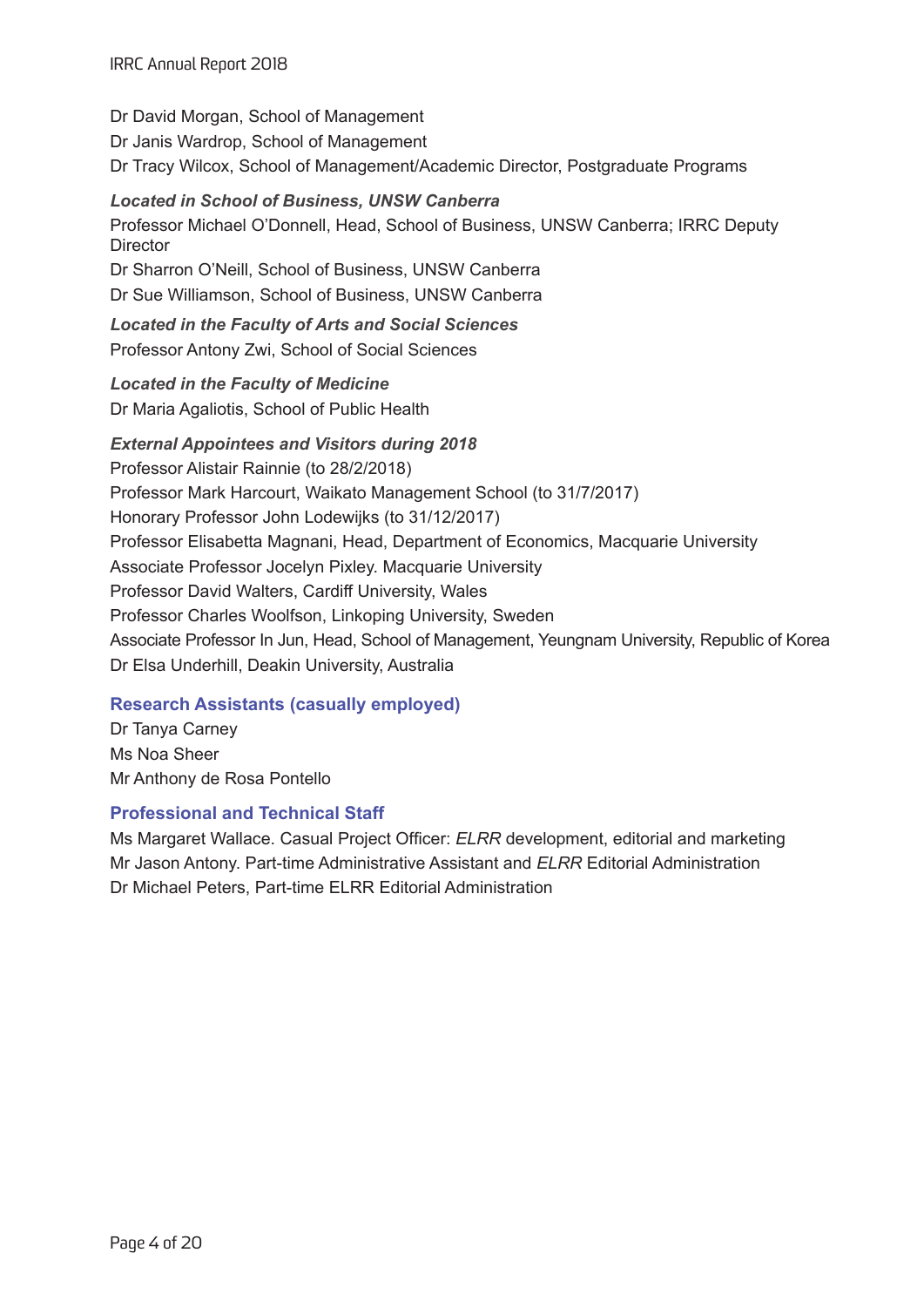# **IRRC KPIs for the 2018–2020 triennium**

- KPI 1: Apply for/secure one major competitive research grant *each year* (eg ARC Linkage) relevant to IRRC research goals/expertise. KPI partly met (see below)
- KPI 2: Apply for/secure one industry-funded research project *each year* (including from eg NGOs, unions, employer associations) relevant to IRRC research goals/expertise. KPI fully met
- KPI 3: Complete/make substantial progress towards completing at least one existing large competitive grant-funded project relevant to IRRC research goals/expertise. KPI fully met
- KPI 4: Publish four issues of the journal, *Economic and Labour Relations Review*, per year (12 over the planning cycle). KPI fully met
- KPI 5: Publish three (by-lined) books (research monographs) with a reputable international publisher (one in next 12 months). KPI fully met
- KPI 6: Publish 15 (by-lined) articles in scientific journals, ranked A and above (5 in next 12 months). KPI fully met
- KPI 7: Deliver at least 18 (by-lined) presentations at conferences/public forums (5 in next 12 months). KPI fully met
- KPI 8: Run at least one event/conference *per year* relevant to IRRC research goals/ expertise. KPI fully met
- KPI 9: Provide submissions to or serve on at least two government advisory bodies relevant to IRRC. KPI fully met
- KPI 10: Network with overseas researchers in terms of collaborative projects, arranging at least two presentations/visits at the centre (1 in next 12 months). KPI fully met
- KPI 11: Maintain an active presence through expert comment and discussion in media Outlets. KPI fully met

## **The IRRC's 2018 performance relative to KPIs (and Objectives) for 2018–2020**

## **KPI 1: Apply for/secure one major competitive research grant each year (eg ARC linkage) relevant to IRRC research goals/expertise**

**\* LP170101029** December 2017**,** Australian Research Council Linkage Project application: 'Aircraft maintenance in Australia: harmonisation and workforce renewal'.

Chief Investigators were: Ian Hampson (School of Management), **Anne Junor** (IRRC), Jason Middleton (School of Aviation), and **Sarah Gregson** (School of Management and IRRC).

Partner Investigators, Ken Cannane (Aviation Maintenance Repair and Overhaul Business Association) and Stephen Re, Australian Licensed Aircraft Engineers Association).

Partner Organisations: Regional Aviation Association of Australia, Regional Development Australia Sydney, the Transport and Logistics Centre, and Svensk Flygteknikerförening (the Swedish Flight Engineers' Association).

The team provided its rejoinder to the ARC during 2018 but were unsuccessful.

## **KPI 1: partly met**

*This activity contributed to all IRRC Objectives except no. 4 (ELRR).*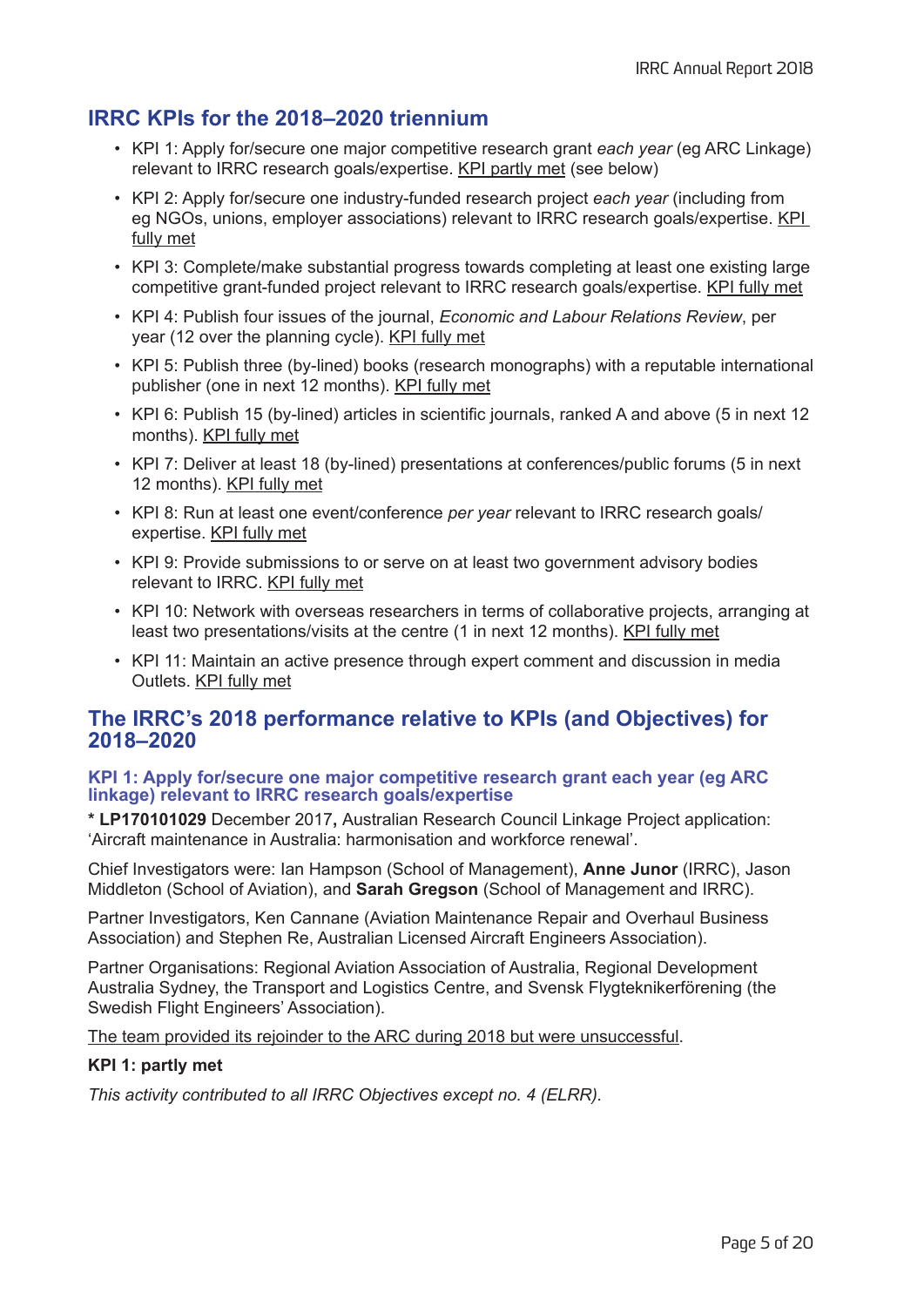#### **KPI 2: Apply for/secure one industry-funded research project** *each year* **(including from eg NGOs, unions, employer associations) relevant to IRRC research goals/ expertise**

## **Two projects, signed in 2017, continued and were completed during 2018. Both expanded in scope during 2018 due to the wishes of the clients.**

**\* RG172371** Research Contract, **Peter Sheldon** (Lead investigator) and **Raja Junankar**, Mining and Energy Division, Construction, Forestry, Mining & Energy Union (2017), 'The Coal Power regions of Australia: What would a Just Transition look like? Identifying a best practice approach for structural adjustment in coal power regions, with priority on workforce and community impacts.' Research Consultancy. \$53,700 + GST. 7 August 2017.

On request from the IRRC, during 2018, the client paid the Centre an additional \$2,000 for an extension of this project's scope. Total funding: \$55,700 + GST

**\* J090597** Research Consultancy, **Anne Junor** for McNally Jones Staff on behalf of the Public Service Association of NSW, 'Crown Employees (School Administrative and Support Staff) Award Application for an Award variation', \$33,346.40 + GST. 30 June 2017.

On completion of the project (December 2018), the client asked A/Prof Junor regarding her availability for a second stage of the project.

After discussions, they agreed to a new project to start in 2019.

## **KPI 2: fully met.**

*This activity contributed to all IRRC Objectives except no. 4 (ELRR) and 10 (networking within).*

## **KPI 3: Complete/make substantial progress towards completing at least one existing large competitive grant-funded project**

\* **SP16-5285 (\$277,000)**, Office of Learning and Teaching Strategic Priority Commissioned Grant: 'Scholarly teaching fellows as a new category of employment in Australian universities: impacts and prospects for teaching and learning'.

During 2018 **Anne Junor (CI)** was engaged in the second year of this two-year research project. She contributed to the conducting of over 80 interviews with university managers and scholarly teaching fellows, as well as to numerical data analysis, and to writing both the resultant report and related publications.

Lead institution: University of Technology, Sydney. Partner institutions: Griffith University, **UNSW**, and the University of Canberra.

Project Leader: James Goodman. Other team members: Keiko Yasukawa, **Anne Junor**, Dr Kaye Broadbent, Glenda Strachan, Tony Brown and Nour Dados. This project culminated in a conference held at the end of 2018. The project is generating publications.

\* **LE170100099 (\$450,000)**, Australian Research Council Linkage Infrastructure Equipment and Facilities (LIEF) Grant: *'*Comprehensive legal research resources for Australian Industrial and Workplace Relations Law', announced November 2016, started early 2017.

It was completed and launched in October 2018.

CIs from 8 universities – including, UNSW: from the Law School, IRRC and UNSW Canberra.

Principal CI: Andrew Mowbray UTS (Austlii)

Research Team: Andrew Mowbray; Philip Chung, Andrew Stewart; Graeme Orr; Anna-Louise Chapman; Associate Shae McCrystal; Mark Bray; **Peter Sheldon**; **Michael O'Donnell**; Jillian Murray; Michael Rawling; Anthony O'Donnell

**Peter Sheldon's** involvement was explicitly on behalf of the IRRC and the IRRC contributed \$5,000 to the project as part of a UNSW contribution of \$240,000.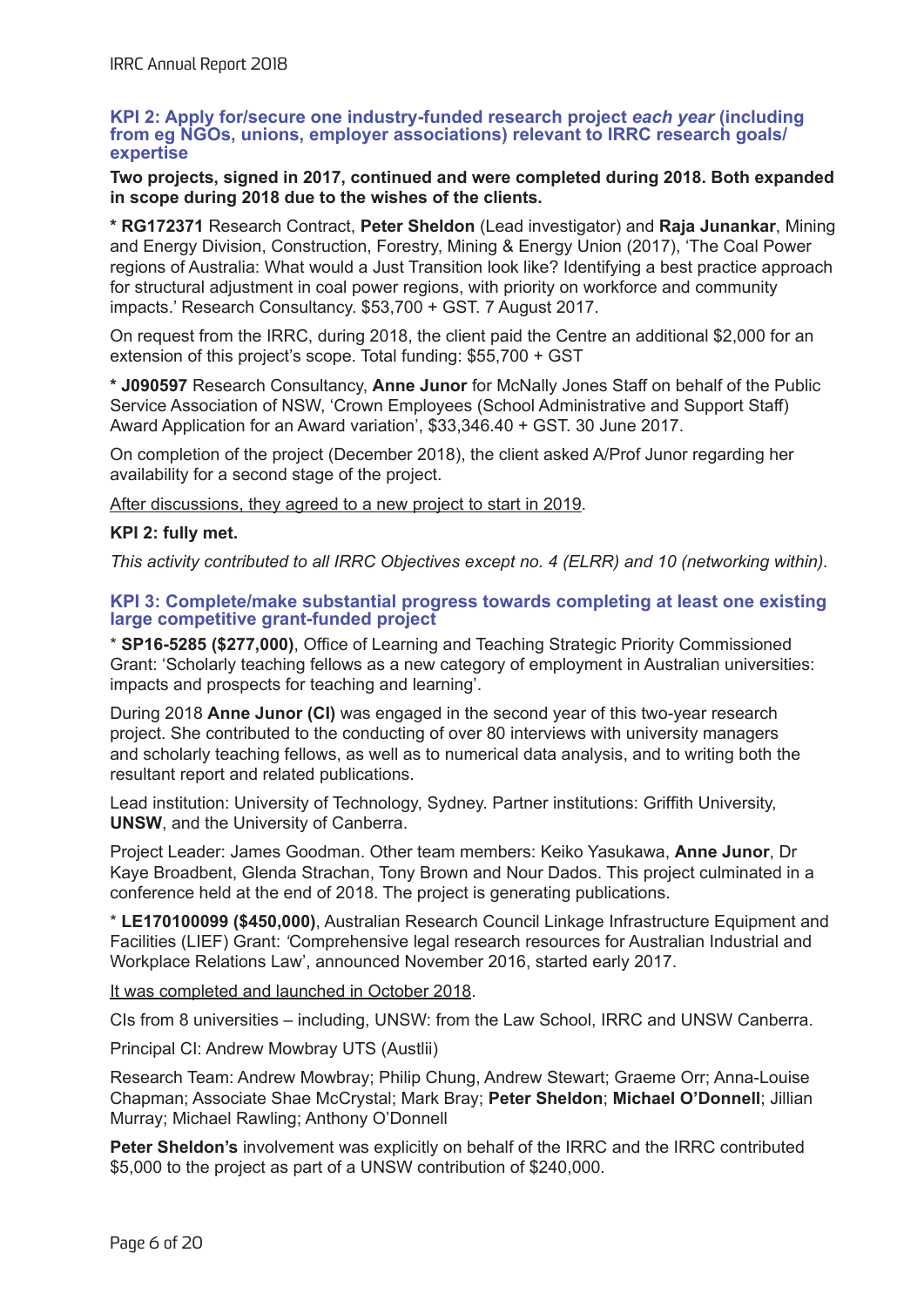Peter Sheldon was involved in team discussions regarding priorities and phasing of the project.

## **KPI 3: fully met.**

*This activity contributed to all IRRC Objectives except no. 4 (ELRR) and 7 (emerging scholars).*

## **KPI 4: Publish four issues of the journal** *The Economic and Labour Relations Review (ELRR)* **per year**

During 2018, *ELRR* continued to be published quarterly (and in a timely way) by Sage Publishing Ltd. (UK).

ELRR brings together research in economics and labour relations through a multi-disciplinary approach to policy questions. It publishes research that critically assesses dominant policy orthodoxies, as well as alternative models, thereby facilitating informed debate. The journal particularly encourages articles that take a critical approach to neoliberalism, that adopt a post-Keynesian (heterodox) approach to economics, or that explore rights-, equality- or justice-based approaches to labour relations and social policy.

In 2018, the IRRC continued to carry administrative responsibility for the journal. The IRRC also provided academic leadership and administrative support via the honorary appointments of editor-in-chief, Anne Junor, executive editor, Raja Junankar, and book review editor, Neil Hart. *ELRR* is also the journal of the Australian Society of Heterodox Economists, whose Director is IRRC Associate and Steering Committee member, Peter Kriesler.

The School of Business UNSW Canberra also contributed academic leadership and administrative support via the honorary appointments of co-editor in chief Anne Holmes and executive editor Anis Chowdhury.

As *ELRR* Executive Editors or members of its Editorial Committee, other IRRC Associates — P Sheldon, M Quinlan, P Kriesler, J Lodewijks, T Wilcox, E Magnani, M O'Donnell and I Hampson — collaborated with colleagues from several UNSW schools, faculties and centres: M Johnson (FASS); P Saunders (Social Policy Research Centre), GC Harcourt, J Nevile and T Harcourt (Economics).

The journal had (and has) a growing pipeline of articles published ahead of print on the Sage Online First website. In addition, Sage published (on-line) past articles, grouped under topical themes, as 'Editor's Choice' collections.

The following new members joined the ELRR Advisory Board during 2018:

- Professor Peter Saunders, UNSW Sydney, Australia
- Professor Bob Gregory, Australian National University, Australia

The following new members joined to the ELRR Editorial Committee:

- Dr Terri Mylett, Western Sydney University, Australia
- Professor George Lafferty, Western Sydney University, Australia

The following sub-committees continued to operate to support to the Editorial Committee:

- Methodology screening (Bruce Bradbury and Raja Junankar UNSW, Dr Antonio Rodriguez Andres, Technical University of Ostrava, Czech Republic, Dr Astghik Mavisakalyan, Curtin Business School
- Finance and operations (Peter Sheldon)
- Publicity and social media (Michael Johnson, Michael Peters, Tracy Wilcox UNSW)
- Special Issues (GC Harcourt, Raja Junankar, Michael Quinlan, UNSW)
- Book reviews and obituaries (GC Harcourt, N Hart UNSW, N Ebert Macquarie)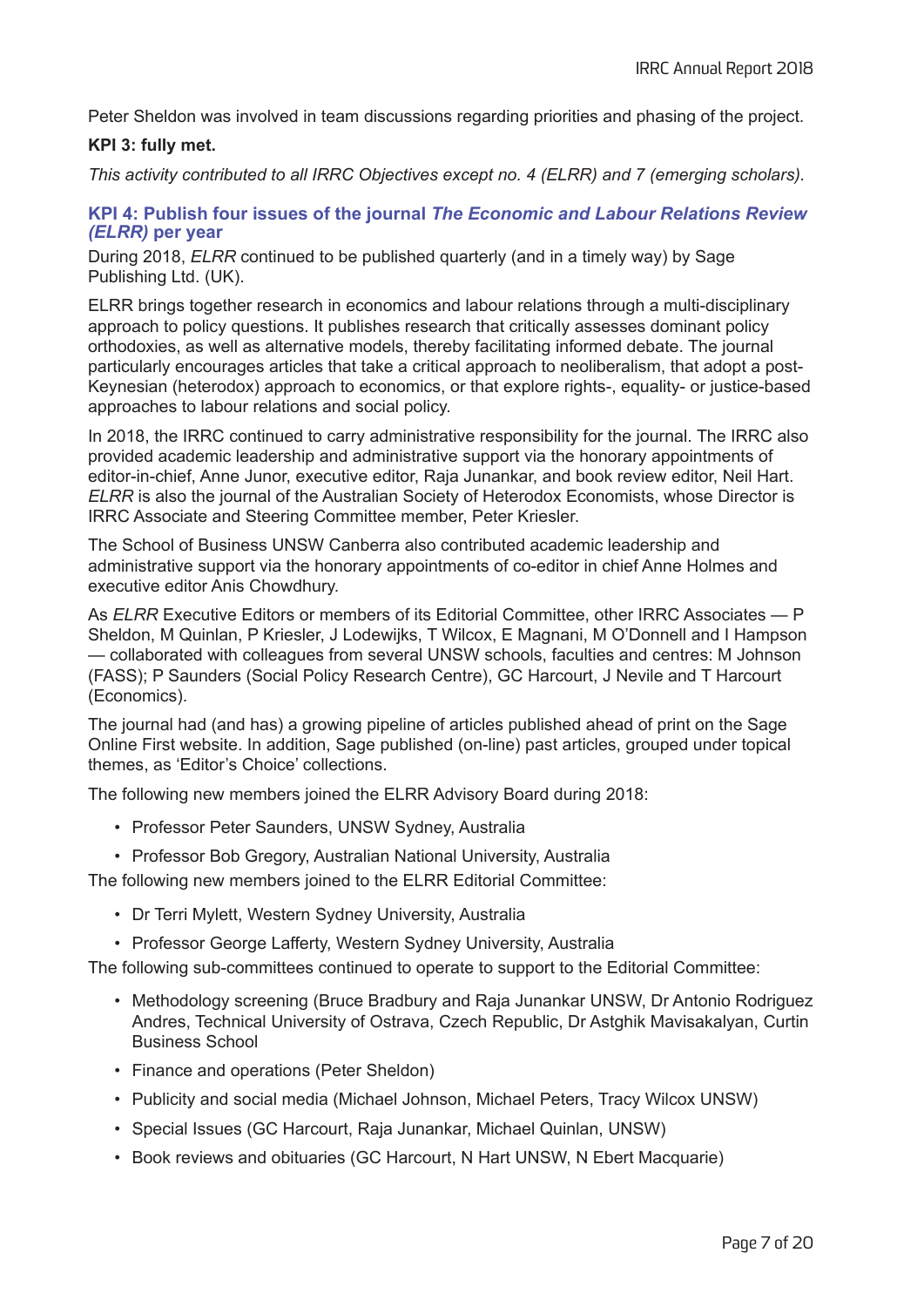Challenges accepted by the journal included compliance with Sage's espoused policy of inclusiveness, and our own social justice goals mean not rejecting a deserving MS just on language grounds. This nevertheless entails a heavy editorial workload. This breadth of submissions generated not only considerable editorial work in supporting emerging scholars, for example from Eastern Europe and the Global South, but carry a risk of limited citations.

## *ELRR publication highlights of 2018*

The four issues for 2018 included the following:

- **Volume 29(1) March** — Symposium on inequality in honour of AB (Tony) Atkinson: Wage theft, labour standards, inequality — Part 1

- Tributes from various eminent scholars regarding Tony Atkinson (GC Harcourt, JE Stiglitz, T Piketty, Lord N Stern et al.)
- Wage theft, underpayment and unpaid work in marketised social care Fiona Macdonald, Eleanor Bentham, Jenny Malone
- Why do long distance truck drivers work extremely long hours? Michael H Belzer, Stanley A Sedo

- **Volume 29(2) June** – Symposium: Wage Theft and Minimum Labour Standards Enforcement Part 2

- Creating value and mitigating harm: Assessing institutional objectives in Australian industrial relations (Joel E Cutcher-Gershenfeld, Joe Isaac)
- Regulatory avoidance in the temporary work agency industry: Evidence from Australia (Angela Knox)
- Employer theft of temporary migrant workers' wages in Australia: Why has the state failed to act? (Stephen Clibborn, Chris F Wright)
- Using tickets in employment standards inspections: Deterrence as effective enforcement in Ontario, Canada? (Rebecca Casey, Eric Tucker, Leah F Vosko, Andrea M Noack)

- **Volume 29(3) September** – Work and well-being: Setting and upholding standards

- New minimum healthy living budget standards for low-paid and unemployed Australians (Peter Saunders, Megan Bedford)
- Work-stress factors associated with truck crashes: An exploratory analysis (Michael H Belzer)
- Singapore's restructuring of low-wage work: Have cleaning job conditions improved? (Irene YH Ng, Yi Ying Ng, Poh Choo Lee)
- **Volume 29(4) December** Global Financial Crisis 10 Years On
	- From crisis to crisis: Capitalism, chaos and constant unpredictability (Anis Chowdhury, Piotr Żuk)
	- Paved with good intentions: Misdirected idealism in the lead-up to 2008's GFC (Anthony M Gould, Milène R Lokrou)
	- A decade of speculation (CP Chandrasekhar, Jayati Ghosh)
	- Inequality, financialisation and stagnation (Yılmaz Akyüz)

During 2018, the *ELRR*'s performance continued to improve strongly on all indicators, quantitative, qualitative and in terms of the relevance of the work published to academia, policy makers and practitioners. There is also increasing interest among researchers to publish in the journal. Tables 1 and 2 display some of these improvements.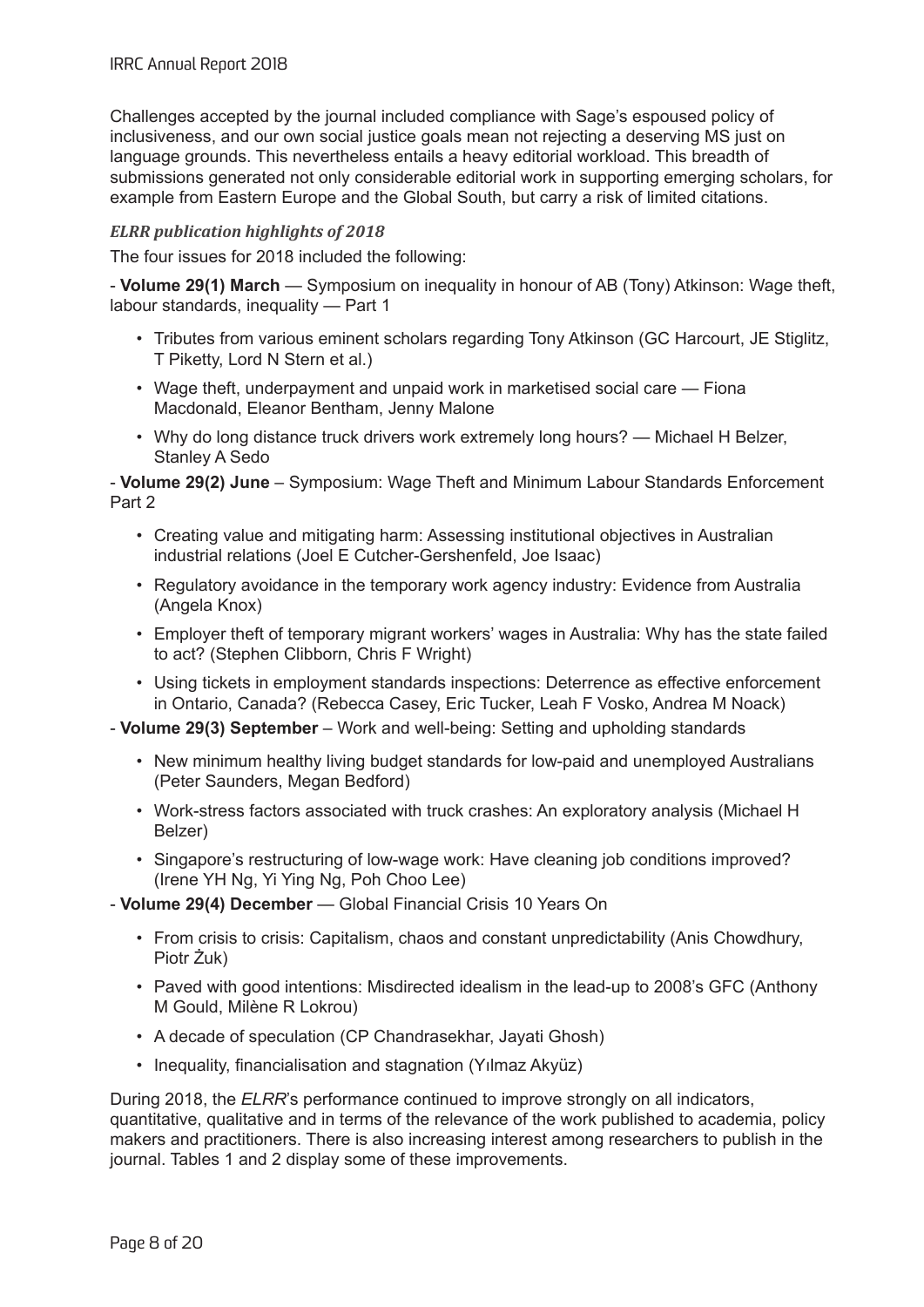|  |  |  |  |  | Table 1: Comparative trends — ELRR submissions and decisions by year |  |  |  |  |
|--|--|--|--|--|----------------------------------------------------------------------|--|--|--|--|
|--|--|--|--|--|----------------------------------------------------------------------|--|--|--|--|

|                               | 2013 | 2014 | 2015 | 2016 | 2017 | 2018 |
|-------------------------------|------|------|------|------|------|------|
| Original submissions          | 89   | 76   | 134  | 103  | 109  | 116  |
| Finally accepted              | 32   | 23   | 32   | 20   | 28   | 25   |
| Rejected – desk- and<br>final | 36   | 42   | 60   | 80   | 81   | 91   |
| Acceptance rate               | 49%  | 35%  | 35%  | 20%  | 25%  | 22%  |

Note: Not all final decisions occurred in the year of original submission Source: Publisher's Report, May 2019

## *Trends in brief*

## *Circulation*

Total hard-copy circulation in 2019 is 9,962 (7,819 in 2018). The journal achieved this growth despite not having ongoing support from a discipline-based scholarly or professional society.

## *Quality/Impact factor metrics*

Table 2 provides the trajectories, for *ELRR*, of various journal quality measures from 2012, when SAGE took over *ELRR's* publication up to and including 2018. These data indicate substantial improvements. In mid-June 2019, the new JCR figures (for 2018) arrived which showed a notable improvement in the journal's 2-year Impact Factor. This complemented the May 2019 announcement of similar improvements in Scopus metrics ( e.g. SNIP and SJR). (Due to time constraints for submission of this Report, we were unable to fully analyse the implications of these new SJR and JCR figures. We therefore use the 2017 figures for Table 3). Table 2 shows these rates of improvement have escalated in the last three years.

| <b>Metric</b>                      | 2012  | 2013  | 2014  | 2015  | 2016  | 2017  | 2018* | $\frac{9}{6}$<br><b>Increase</b><br>$2016 - 18$ |
|------------------------------------|-------|-------|-------|-------|-------|-------|-------|-------------------------------------------------|
| <b>JCR Impact</b><br><b>Factor</b> | 0.130 | 0.481 | 0.328 | 0.582 | 0.456 | 0.887 | 1.254 | 175                                             |
| 5-year JCR<br>IF                   |       |       |       | 0.458 | 0.612 | 0.899 | 1.094 | 79                                              |
| <b>Citescore</b>                   | 0.17  | 0.4   | 0.42  | 0.51  | 0.51  | 0.75  | 1.13  | 122                                             |
| <b>Citation</b><br>count           | 10    | 24    | 36    | 50    | 56    | 79    | 111   | 98                                              |
| <b>Scholarly</b><br>output         | 59    | 60    | 85    | 99    | 110   | 105   | 98    | $(-) 11$                                        |
| <b>SNIP</b>                        | 0.427 | 0.803 | 0.646 | 0.606 | 0.571 | 0.631 | 0.850 | 49                                              |
| <b>SJR</b>                         | 0.135 | 0.356 | 0.263 | 0.227 | 0.389 | 0.393 | 0.518 | 33                                              |

## **Table 2. Trajectory of ELRR Impact measures since commercial publication (2012)**

https://journals.sagepub.com/home/ELR and https://www.scopus.com/sourceid/12300154710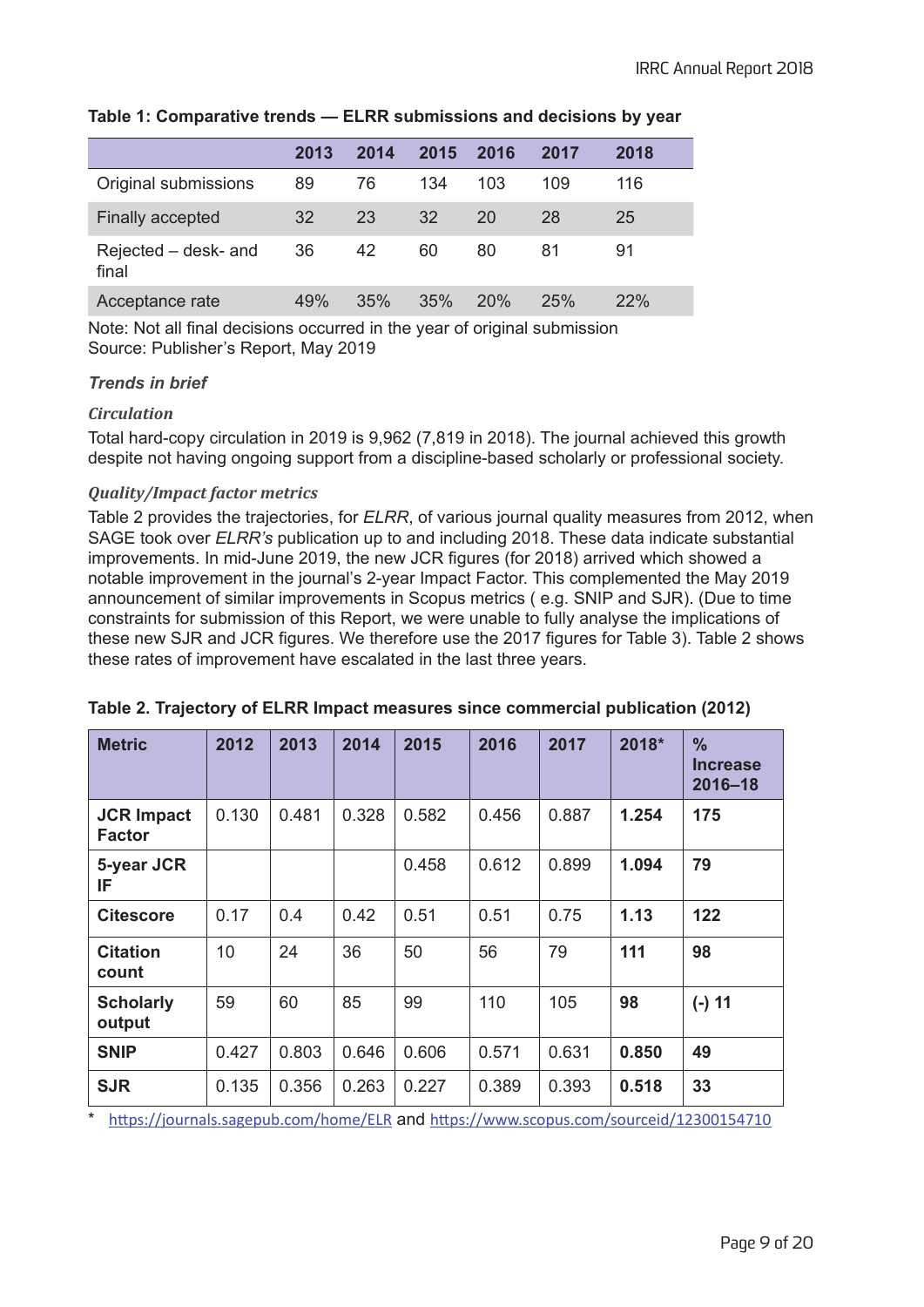The JCR 2-year IF improvement means *ELRR* has moved to 174/363 (from 228/353 in 2017) in 'Economics', and to 16/27 (from 19/27) in 'Industrial Relations & Labor'. For 2018 SJR scores, *ELRR* moved into the 2<sup>nd</sup> quartile of journals under both 'Economics and Econometrics' (266/595) and 'Organizational Behavior and Human Resource Management' (106/189).

Table 3 provides more evidence of improvements. There are 52 A-ranked journals on the current ABDC journal list with a lower SJR (2017) score than *ELRR*. For more meaningful comparison, we compared *ELRR*'s impact metrics with A-ranked journals in its 1402 FOR category, including both SJR and JCR IF scores. For SJR we list 2017 and 2018 scores; for JCR, only 2017 scores. We have focused on journals sharing relevant characteristics with *ELRR*, for example: more applied, more policy-focused, multi- or interdisciplinary, with a focus on Australia or on industrylevel phenomena.

- As Table 3 shows clearly, *ELRR***'s 2017 SJR score sat within this group**, **but its 2018 SJR score brought it very comfortably into third place (out of 8)**.
- Moreover *ELRR*'s (2017) **2-year Impact Factor exceeds all but one of the other journals' IFs, despite** *ELRR* **being B-ranked and the others all A-ranked**.

| Journal name                                                  | <b>ABDC</b><br>ranking | <b>SJR</b><br>2017 | <b>SJR</b><br>2018 | 2-year IF<br>$2017*$            |
|---------------------------------------------------------------|------------------------|--------------------|--------------------|---------------------------------|
| Southern Economic Journal                                     | A                      | 0.544              | 0.713              | 0.798                           |
| Review of Industrial Organization                             | A                      | 0.547              | 0.634              | 0.767                           |
| Economics of Transition                                       | A                      | 0.499              | 0.352              | 0.679                           |
| Journal of the Japanese and<br><b>International Economies</b> | A                      | 0.472              | 0.443              | 0.885                           |
| <b>Applied Economics</b>                                      | A                      | 0.445              | 0.499              | 0.750                           |
| <b>Economics and Labour Relations</b><br><b>Review</b>        | B                      | 0.393              | 0.518              | 0.887<br>$(1.254)$ for<br>2018) |
| <b>Economic Record</b>                                        | A                      | 0.278              | 0.348              | 0.875                           |
| Scottish Journal of Political Economy                         | A                      | 0.275              | 0.252              | 0.904                           |

**Table 3: Comparing ELRR to ABDC A-ranked FOR 1402 (Economics) comparators** 

## *Online Usage*

Downloads are one metric indicating knowledge diffusion and impact; another is Altmetric scores.

- In 2018, there were 50,400 full-text downloads of *ELRR* articles.
- Furthermore, *ELRR* has 7,837 followers to date on the SAGE Management Twitter channel and a further 488 followers on a local Twitter channel.

## *Engagement as measured by high Altmetric scores*

Altmetric scores track outreach and engagement by reader type (eg) member of public, policymaker, science communicator and by country. Altmetric scores measures online mentions of an individual academic journal article across social media, news outlets, blog sites and reference sites.The score is derived from an automated algorithm, and represents a weighted count of research outputs reflecting the relative reach of each type of source.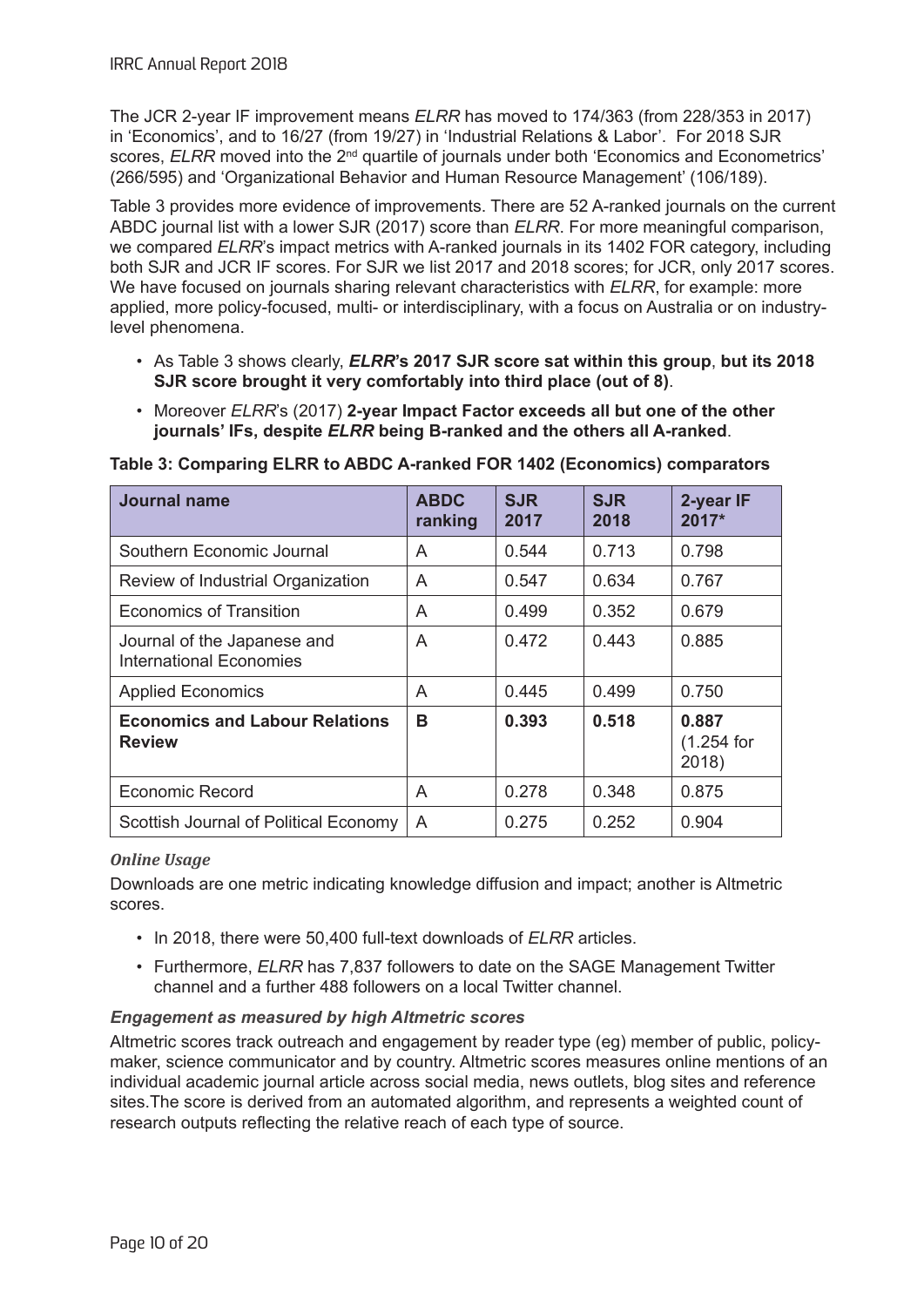The highest Altmetric scores for *ELRR* articles published in 2018 were:

- **• 90:** 'Wage theft, underpayment and unpaid work in marketised social care' (F Macdonald, E Bentham and J Malone) 29(1)
- **• 38:** 'Why do long distance truck drivers work extremely long hours?' (MH Belzer, SA Sedo) 29(1)
- **• 31:** 'A contested terrain: Re/conceptualising the well-being of homeworkers' (F Naz, D Bogenhold) 29(3)

## *Engagement through other scholarly contribution*

ELRR is privileged to have the guidance of senior scholars in both economics and labour relations.

In recent years Emeritus Professor GC Harcourt has recruited contributions from eminent scholars including Lord Robert Skidelsky, Lord Nicholas Stern and Nobel Laureates Professor Amartya Sen and Professor Joseph Stiglitz.

- GC Harcourt and PN Junankar worked to build a March 2018 symposium with contributions from eminent scholars, including J Stiglitz, T Piketty and N Stern, and articles from P Saunders and J Ghosh, to mark the first anniversary of the death of Professor AB (Tony) Atkinson
- During 2018 GC Harcourt contributed to the role of ELRR as a journal of record, himself writing obituaries for Pat Troy and Jim Mirrlees
- P Żuk and A. Chowdhury issued a call for papers for a 2018 special issue on the Global Financial Crisis Ten Years On. This came to fruition with the Dec 2018 issue of *ELRR*
- M Quinlan recruited a series of articles, from eminent international and Australian scholars, on minimum labour standards enforcement and on the emerging theme of Wage Theft, that appeared in a two-part symposium in 2018.
- Book reviews continued to play an important role for the ELRR, overseen by Neil Hart and Norbert Ebert
- In 2018, P Kriesler continued to support the relationship between the *ELRR* and the Australian Society of Heterodox Economists, for which we thank him.

#### **KPI 4: fully met.**

*This activity substantially contributed to all IRRC Objectives.*

**KPI 5: Publish three (by-lined) books (research monographs) with a reputable international publisher (one in next 12 months)**

M. Quinlan (2018) *The Origins of Worker Mobilisation in Australia 1788–1850*, Routledge.

#### **KPI 5: fully met.**

*This activity contributed to IRRC Objectives 1 and 2*.

#### **KPI 6: Publish 15 (by-lined) articles in scientific journals, ranked A and above (5 in next 12 months)**

We list all refereed journal articles published indicating those ranked A or above (ABDC or ERA) as  $\sim$ .

1. ~**Bainbridge HT** J; Fujimoto Y, 2018, 'Job Seekers with Musculoskeletal or Sensory Disabilities: Barriers and Facilitators of Job Search', *British Journal of Management*, vol. 29, pp. 82 - 98, http://dx.doi.org/10.1111/1467-8551.12266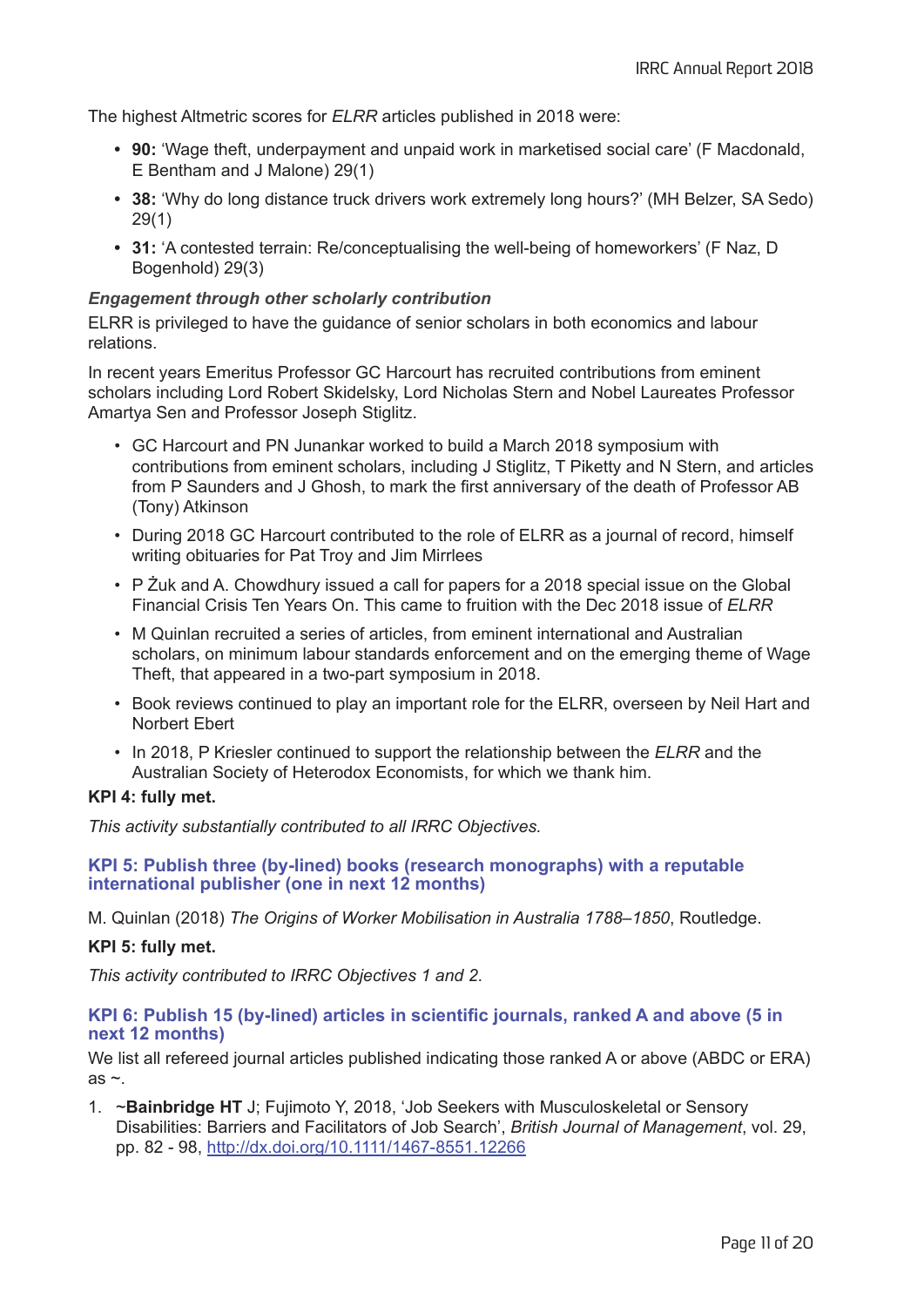- **2. Bainbridge HT** J; Perry EL; Kulik CT, 2018, 'Sexual harassment training: explaining differences in Australian and US approaches', *Asia Pacific Journal of Human Resources*, vol. 56, pp. 124 - 147, http://dx.doi.org/10.1111/1744-7941.12169
- 3. ~Benson J; Brown M; Glennie M; **O'Donnell M**; O'Keefe P, 2018, 'The generational "exchange" rate: How generations convert career development satisfaction into organisational commitment or neglect of work', *Human Resource Management Journal*, vol. 28, pp. 524 - 539, http://dx.doi.org/10.1111/1748-8583.12198
- 4. ~Foley M; **Williamson S**, 2018, 'Managerial Perspectives on Implicit Bias, Affirmative Action, and Merit', *Public Administration Review*, http://dx.doi.org/10.1111/puar.12955
- 5. ~**Kim S**; Su ZX; Wright PM, 2018, 'The "HR–line-connecting HRM system" and its effects on employee turnover', *Human Resource Management*, vol. 57, pp. 1219- 1231, http:// dx.doi.org/10.1002/hrm.21905
- **6. Kriesler P**; Nevile J, 2018, 'Keynesianism in Australia', History of Economics Review,, vol. 69, pp. 44 - 61, http://dx.doi.org/10.1080/10370196.1540079
- 7. Long JC; Debono D; Williams R; Salisbury E; **O'Neill S**; et al., 2018, 'Using behaviour change and implementation science to address low referral rates in oncology 11 Medical and Health Sciences 1117 Public Health and Health Services', *BMC Health Services Research*, vol. 18, http://dx.doi.org/10.1186/s12913-018-3653-1
- 8. Turner M; Kwon SH; **O'Donnell M**, 2018, 'Making integrity institutions work in South Korea: The role of people power in the impeachment of President Park in 2016', *Asian Survey*, vol. 58, pp. 898 - 919, http://dx.doi.org/10.1525/as.2018.58.5.898
- 9. ~Salignac F, **Wilcox T**; Marjolin A; Adams S, 2018, 'Understanding Collective Impact in Australia: A new approach to interorganizational collaboration', *Australian Journal of Management*, vol. 43, pp. 91 - 110, http://dx.doi.org/10.1177/0312896217705178
- 10. ~Thornthwaite L**; O'Neill S**, 2018, 'Mobilising evidence in public policy: The contribution of the evidence provider', *Australian Journal of Public Administration*, http://dx.doi. org/10.1111/1467-8500.12346
- 11. ~**Williamson S**; Colley L, 2018, 'Gender in the Australian Public Service: Doing, Undoing, Redoing or Done?', *Australian Journal of Public Administration*, vol. 77, pp. 583–596, http:// dx.doi.org/10.1111/1467-8500.12267
- 12. ~**Williamson S**; Foley M, 2018, 'Unconscious Bias Training: The 'Silver Bullet' for Gender Equity?', *Australian Journal of Public Administration*, vol. 00, pp. 1 - 5, http://dx.doi. org/10.1111/1467-8500.12313

## **KPI 6: fully met.**

*This activity contributed to all IRRC Objectives except no. 4 (ELRR).*

## **KPI 7: Deliver at least 18 (by-lined) presentations at conferences/public forums (5 in next 12 months)**

- **1. Neil Hart**, Thanh Su Dinh and Nguyen Phuc Canh (2018) Public spending, public governance and economic growth at the Vietnamese provincial level: A disaggregate analysis, Vietnam International Economics Research Symposium, RMIT Vietnam, August.
- **2. Neil Hart** gave a number of presentations in Vietnam during 2018, with Vo Xuan Vinh (University of Economics, Ho Chi Minh City, Vietnam on 'NAFOSTED Grant Application and Getting your paper published': at School of Law and Economics, Tra Vinh University (28 Jan); University of Economics, Ho Chi Minh City (31 Jan); Banking University, Ho Chi Minh City (1 Feb); Binh Duong University (2 Feb).
- **3. Anne Junor** and Alison Barnes. (2018) Low-paid professionalism: Costs of accommodating/ countering New Public Management in the Early Childhood sector. Paper presented at *Gender, Work and Organisation* Conference, Sydney, 13-16 June.
- 4. James Goodman, Keiko Yasukawa, **Anne Junor**, Tony Brown, Glenda Strachan, Kay Broadbent and Nour Dados (2018) Scholarly Teaching: The Changing Composition of Work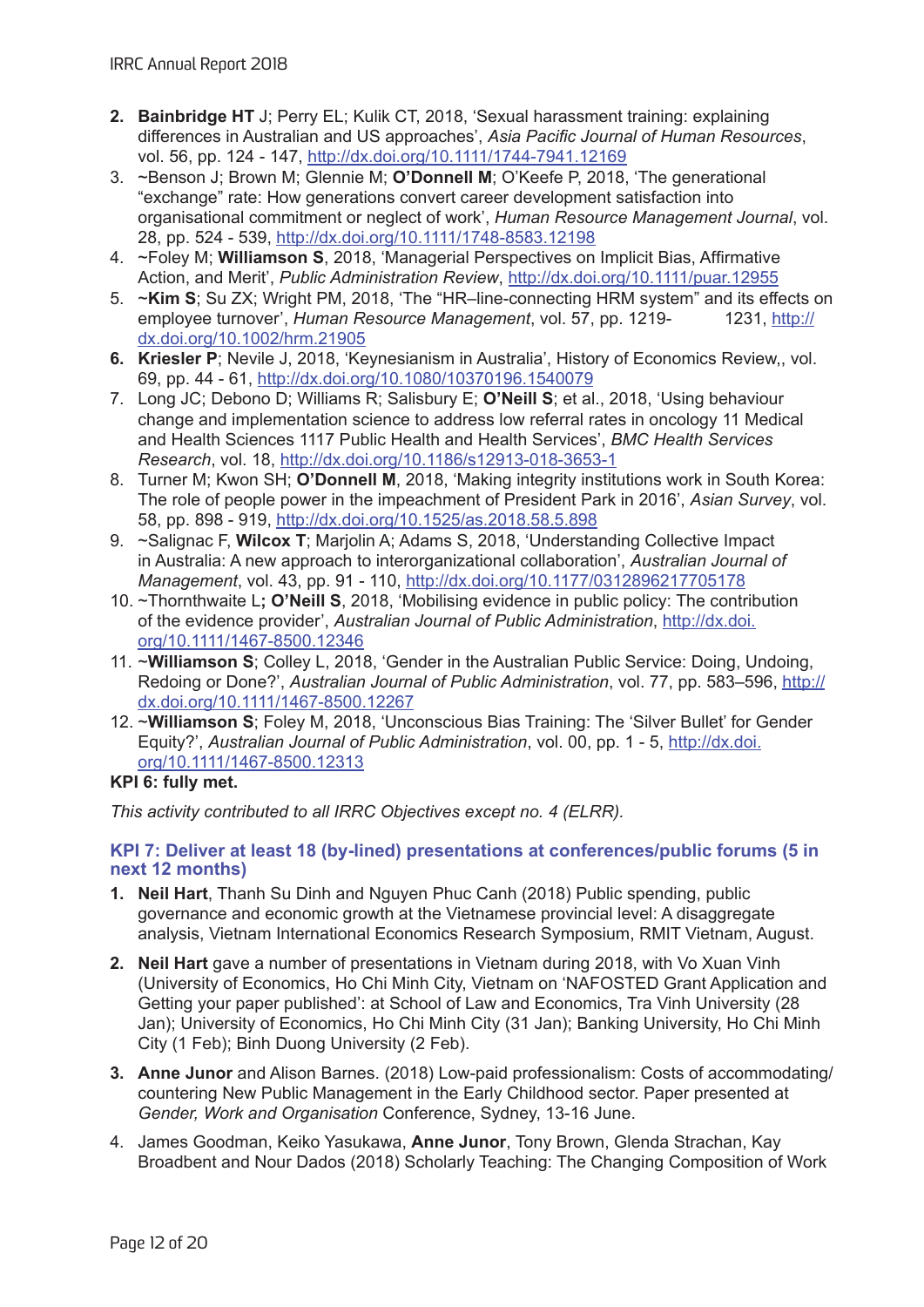and Identity in Higher Education. Paper presented at Precarity, Rights and Resistance, Conference of The Australian Sociological Association, Deakin University, November 11-22.

- **5. Peter Sheldon**, Featured speaker at Public Launch of Sheldon et al., *The Ruhr or Appalachia? Deciding the future of Australia's coal power workers and communities*. Sydney, 30 October 2018.
- **6. Peter Sheldon** Featured speaker at community forum: *100% renewable: How NSW can quit coal*, hosted by Climate Change Balmain-Rozelle, Three Weeds Hotel, 11 December 2018. For report: http://www.climatechangebr.org/page2.htm
- 7. Cuifen Weng, **David E Morgan** and **Peter Sheldon** (2018), 'Ideological Imprints: Sources of Varying Corporate Political Activity across Chinese Cities', Divisional Paper Session, Academy of Management Meeting, Chicago, Illinois, August 10-14.
- 8. Cuifen Weng, **Peter Sheldo**n and **David Morgan**, (2018), 'Institutional Legacies: Explaining the Uneven Landscape of Corporate Political Activity across Chinese Cities', Refereed Paper, International Association for Chinese Management Research (IACMR) 8th Biennial Conference, Wuhan, China, 13-18 June.

## **KPI 7: fully met.**

*This activity contributed to all IRRC Objectives except no. 4 (ELRR).*

## **KPI 8: Run at least one event/conference per year relevant to IRRC research goals/ expertise**

- Conference celebrating **Prof. Michael Quinlan's lifetime academic contributions**, UNSW (7 September 2018). Co-organised with the School of Management and with financial and other support from the Business School. The Director was a lead organiser of the academic program, recruiting and liaising with speakers. The focus of the event were the main areas of Prof. Quinlan's contributions: Australian labour history and worker organisation; and the regulation and management of workplace health and safety. Presenters included IRRC associates, **Sarah Gregson** and **David Walters** (Cardiff). A book based on the conference presentations, co-edited by Peter Sheldon and Sarah Gregson (et al.), will appear in 2020 (Routledge).
- Goodman. J., Yasukawa, K., Dados, N., **Junor, A**., Brown, T., Strachan, G., Broadbent (2018) The Future of Academic Work: A Deliberative Conference, 9am-5pm, 5 December. (Attended by over 100 participants; **A Junor** contributed to overall organisation, ran a workshop and feedback session and contributed to compilation of results of the day's deliberations for including in the OLT project final report completed in March 2019.

## **KPI 8: fully met**

*This activity contributed to all IRRC Objectives except no. 4 (ELRR)*

## **KPI 9: Provide submissions to or serve on at least one government advisory body relevant to the centre's research expertise**

**A Junor** (2018) Expert Witness Statement, Re Crown Employees (School Administrative and Support Staff) Award. Case No 2017/00092883. Public Service Association and Professional Officers' Association Amalgamated Union of NSW and Secretary, Department of Education and Industrial Relations Secretary. Filed by McNally Jones Staff. 27 September. (468 pages; based on use of Spotlight tool).

**D Walters**, E Wadsworth, R Johnstone, K Lippel, **M Quinlan**, S Bhattacharya and P James (2018) *The Role and Effects of Representing Miners in Arrangements for Safety and Health in Coal Mining: A global study*. *Vol. 1: A comparative analysis of findings from five countries*, Institution of Occupational Safety and Health (IOSH) (UK), 158 pp.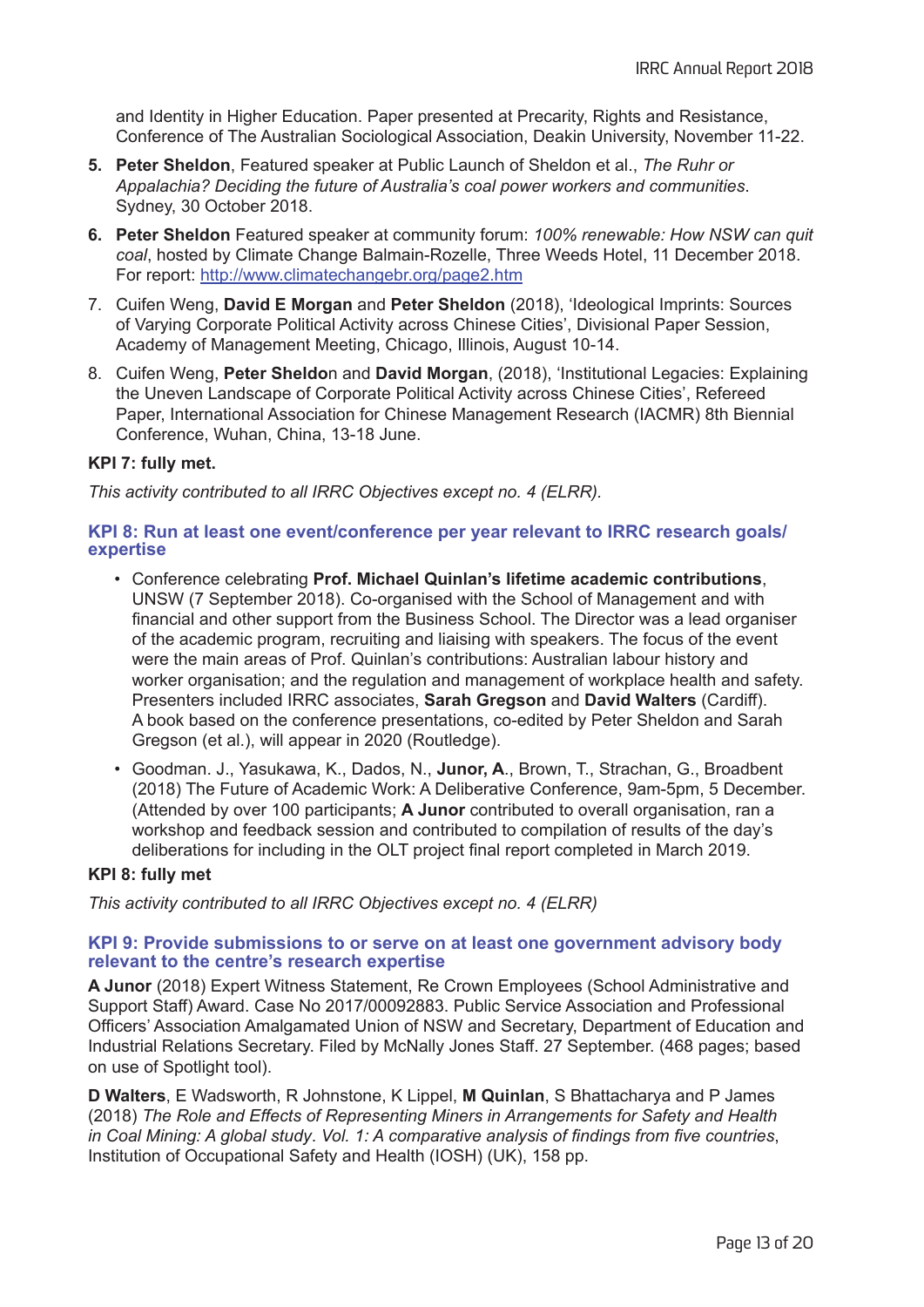**D Walters**, E Wadsworth, R Johnstone, K Lippel, **M Quinlan**, S Bhattacharya and P James (2018) *The Role and Effects of Representing Miners in Arrangements for Safety and Health in Coal Mining: A global study*. *Vol. 2: Case studies in five countries*, Institution of Occupational Safety and Health (IOSH) (UK), 181 pp.

**M Quinlan** continued to serve as an expert member New Zealand Extractive Industries Advisory Group.

**M Quinlan**, Director on the Board of the Transport Education Audit Compliance Health Organisation (TEACHO) since 2010.

**M Quinlan**, Director, Mates in Construction, NSW Branch/Division since 2013.

**M Quinlan**, Patron, Workplace Tragedy Support Group, since 2008.

## **KPI 9: fully met.**

*This activity contributed to all IRRC Objectives except no. 4 (ELRR) and 7 (emerging scholars)*

#### **KPI 10: Network with overseas researchers in terms of collaborative projects and arrange at least two presentations/visits at the Centre**

A number of IRRC Associates based at UNSW are involved in ongoing international research networks.

**Neil Hart** is a Senior Research Fellow, Institute of Business Research, University of Economics, Ho Chi Minh City, Vietnam, and works with a number of Vietnamese scholars, such as its Vo Xuan Vinh.

Peter **Sheldon** works with colleagues in Italy (Nacamulli and Della Torre), South Korea (**In Jun)**  and China.

Some of our Associates are also overseas-based academics, like **David Walters**, who works closely with Michael Quinlan.

**Michael Quinlan** held a Visiting Professorship at Middlesex University and has continued to work with networks of scholars in Europe and North America, including Michael Belzer (USA) and Katherine Lippel (Canada).

**Raja Junankar** collaborated with Professor Piotr Zuk, University of Wroclaw and Centre for Civil Rights and Democracy Research, Poland in applying for Polish Government research funding on labour migration under globalisation. The IRRC formally supported this application. He is also a fellow of IZA, Germany.

## **KPI 10: fully met**

*This activity contributed to all IRRC Objectives except no. 4 (ELRR) and 10 (networking within UNSW)*

## **KPI 11: Maintain an active presence through expert comment and discussion in media outlets**

**Peter Sheldon**: Substantial number of radio and newspaper interviews related to the 30 October 2018 launch of: *The Ruhr or Appalachia? Deciding the future of Australia's coal power workers and communities*. More than 150 citations in major articles/programs in the media, including large stories in *SMH*, *AFR*, *The Australian*, *Newcastle Herald* (front page plus editorial), *Guardian on-line*, *PM* (ABS Radio), regional Queensland radio and massive diffusion to local and regional newspapers via AAP syndication Other coverage includes:

https://www.energycouncil.com.au/analysis/power-plant-shutdowns-how-do-you-prepare-forthe-transition/

https://newsroom.unsw.edu.au/news/business-law/danger-workers-energy-transition-saysreport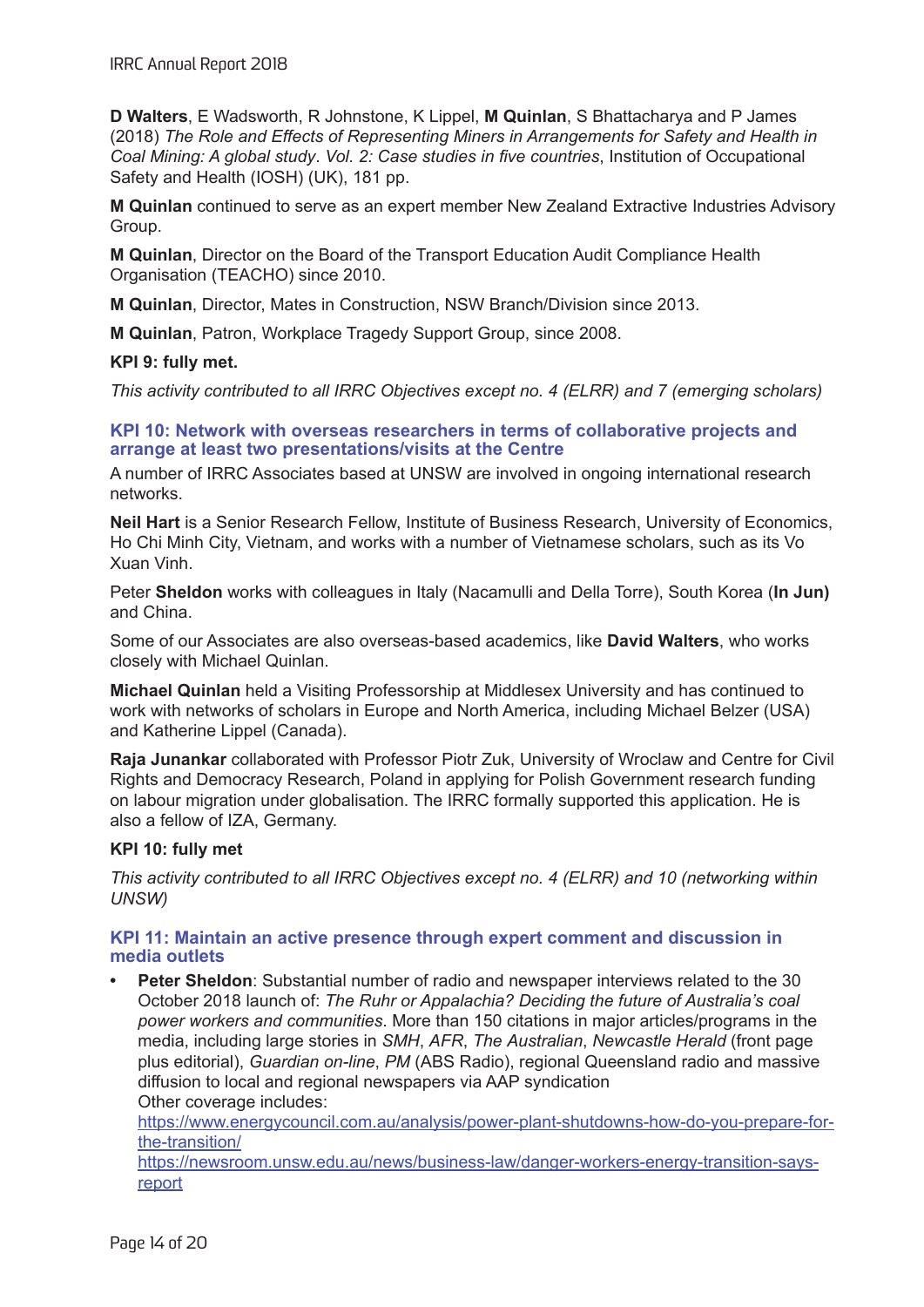**• Raja Junankar** maintained his high profile for expert media commentary, particularly on immigration and labour markets eg: https://newsroom.unsw.edu.au/news/general/australia-could-have-900000-more-migrants-ifwe-no-longer-let-tourists

## **KPI 11: fully met**

*This activity contributed to IRRC 5, 8 and 9.*

## **Contributions towards the new IRRC Objectives for 2018–2020 triennium, not otherwise listed** *(Objectives 1–3, 5–6, 8–9)*

## **Chapters in edited books and research papers**

- **• PN Raja Junankar** (2018) Meghnad Desai (1940-), in Cord R. (eds) *The Palgrave Companion to LSE Economics*. Palgrave Macmillan, London.
- Dados, N., **Junor, A**. & Yasukawa, K. (2018). Scholarly Teaching: The Changing Composition of Work and Identity in Higher Education. In D. Wache and D. Houston (Eds.), *Research and Development in Higher Education: (Re)Valuing Higher Education*, 41 (pp 49 - 59). Adelaide, Australia, 2-5 July 2018.
- **In Jun, Peter Sheldon** and Kang-Sung Lee (2018), 'The Korea Employers' Federation and the development of Korean industrial relations', ch.3 In Young-Myon Lee and Bruce E. Kaufman (eds), *The Evolution of Korean Employment and Industrial Relations*, Edward Elgar,
- **Peter Sheldon** (2018), 'Employers, Managers and Employment Relations', ch. 13 in A. Wilkinson, T. Dundon, J. Donaghey and A. Colvin (eds), *The Routledge Companion to Employment Relations*, Routledge, London, 199-215.
- **Peter Kriesler**; Geoff Harcourt & John Nevile (2018), 'The attacks on The General Theory: How Keynes's theory was lost', in Dow S; Jespersen J; Tily G (eds), *The General Theory and Keynes for the 21st Century*, Edward Elgar Publishing, Cheltenham, pp. 44-56 http:// dx.doi.org/10.4337/9781786439888

*All Objectives except 4 (ELRR)*

## **Research Reports to Government, Industry and NGOs**

**Peter Sheldon**, **Raja Junankar** and Anthony de Rosa Pontello (2018) *The Ruhr or Appalachia? Deciding the future of Australia's coal power workers and communities*, IRRC/UNSW Business School, Sydney, October. http://apo.org.au/node/199916

## **Additional scholarly contributions from and recognition of IRRC honorary and visiting appointments**

#### *Neil Hart*

- Associate editor, *Journal of Asian Business and Economic Studies*
- Editorial board, *History of Economics Review*
- Editorial board, *International Journal of Economics & Business Research*
- Referee for: *Singapore Economic Review*, *European Journal for the History of Economic Thought*, *Journal of Asian Business and Economic Studies*, *Journal of Australian Political Economy*, *Journal for the History of Economic Thought*, *Emerging Markets, Finance and Trade*

## *PN Junankar*

- Member, Editorial Advisory Board, *International Review of Applied Economics*,
- Member, Editorial Board of *Australian Journal of Labour Economics*, and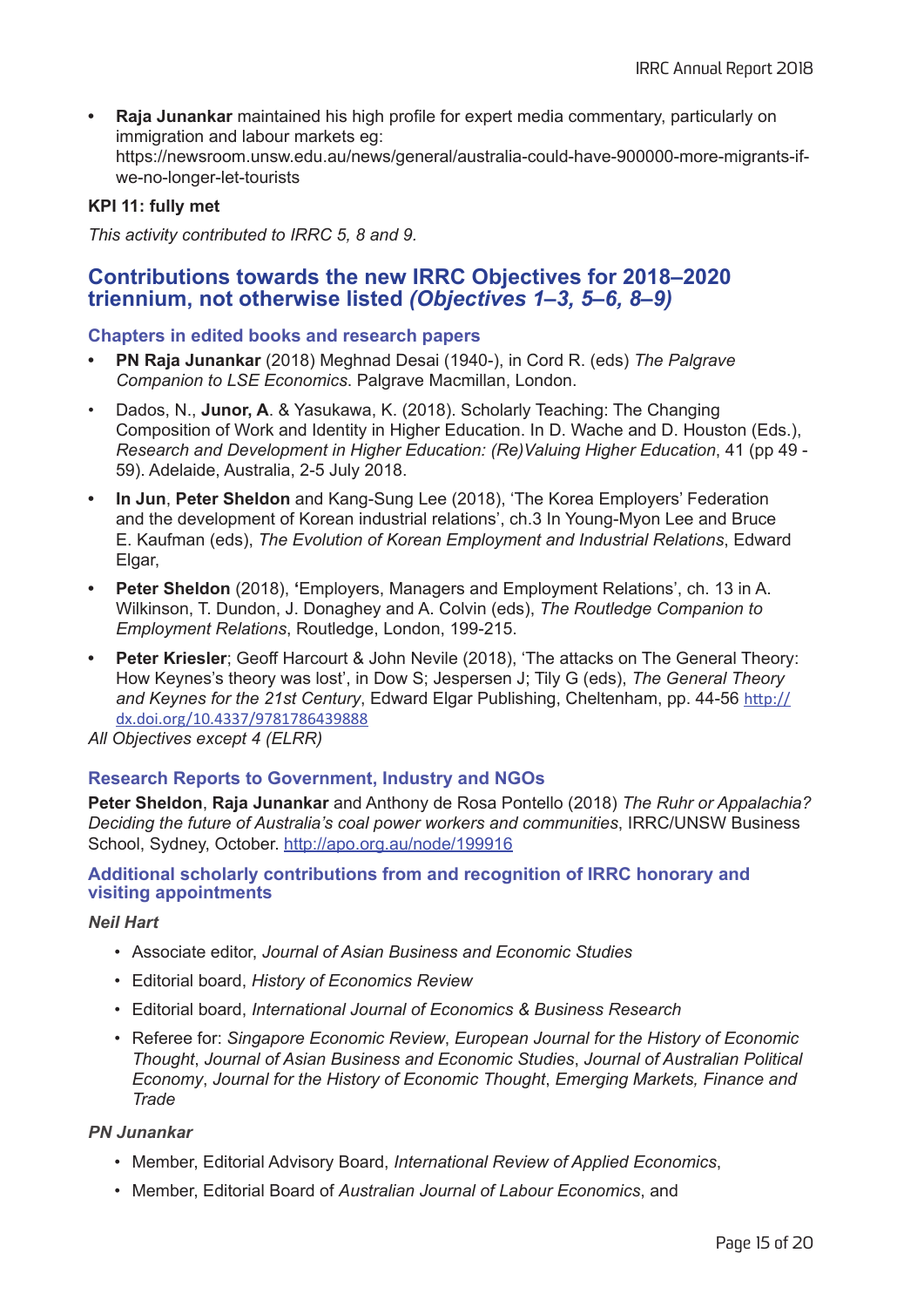- Member, Editorial Board of *International Journal of Development Issues*.
- Referee for: *Cambridge Journal of Economics; International Migration Review; Journal of Population Research; Economic and Labour Relations Review; Australian Bulletin of Labour*
- Second PhD Supervisor for David Saliba, Faculty of Arts, UNSW Sydney.
- Examiner, HDR theses: Masters (Macquarie University); PhD (University of Waikato)
- Research Consultancy, 2017-2018, "Monetary Policy, Growth and Employment in Developing Areas" International Monetary Fund, Washington DC.
- Elected Fellow, Global Labor Organization (2017) GLO is now online at http://glabor.org
- Continually listed in the top 10% of Authors on SSRN by all-time downloads (eg  $10<sup>th</sup>$ December 2018)

*A Junor*

- Worked with Philippa Hall and the Business and Labour History Group at the University of Sydney in archiving the records of the National Pay Equity Coalition
- Worked with M O'Donnell to complete a grant-funded research collaboration with A Barnes and N Balnave from Macquarie, using the IRRC's Spotlight skills identification methodology in the early childhood education and care sector

## **Dates of, and attendance at, meetings of the Centre's Steering Committee 2018**

| <b>Date</b> | <b>Attendance</b>                                                                                                                      | <b>Apologies</b>                                      |
|-------------|----------------------------------------------------------------------------------------------------------------------------------------|-------------------------------------------------------|
| 15 May      | Elizabeth Carson, Anne Junor, Daryll Hull, Karin<br>Sanders, Peter Sheldon (Director), Sharron<br>O'Neill, Jason Antony (minutes)      | Michael Quinlan, Peter Kriesler,<br>Sue Williamson    |
| 21 November | Anne Junor, Daryll Hull, Elizabeth Carson, Karin<br>Sanders, Michael Quinlan, Peter Kriesler, Peter<br>Sheldon, Jason Antony (minutes) | Michael O'Donnell, Sharron<br>O'Neill, Sue Williamson |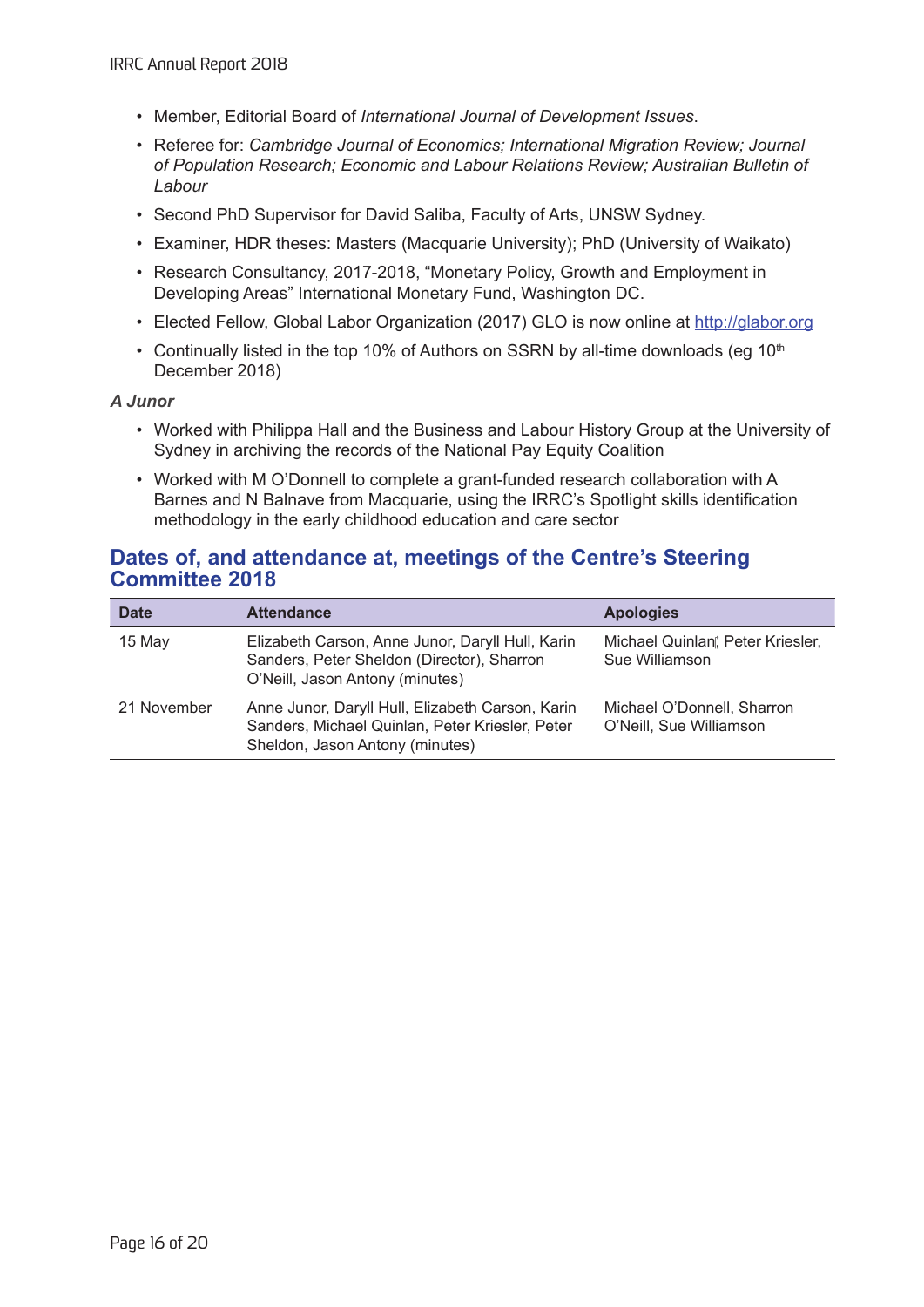## **Statement of financial performance certified by the presiding faculty finance manager**

| <b>Industrial Relations Research Ctr</b>                                        |                |                |                          |                          |         |
|---------------------------------------------------------------------------------|----------------|----------------|--------------------------|--------------------------|---------|
| <b>Statement of Financial Performance</b>                                       |                | 2018           | 2017                     | <b>Difference</b>        |         |
| For the Year Ended December 2018                                                | <b>Note</b>    | \$'000         | \$'000                   | \$'000                   | %       |
| <b>REVENUE</b>                                                                  |                |                |                          |                          |         |
| Research Revenue:                                                               | 1              | 29             | 27                       | $\overline{2}$           | 7%      |
| Donations & Bequest - Draw downs                                                |                |                | 32                       | (32)                     | $-100%$ |
| <b>UNSW Contributions</b>                                                       |                |                |                          | $\sim$                   |         |
| <b>Faculty Contributions</b>                                                    | $\overline{2}$ | (3)            | (0)                      | (3)                      | 5428%   |
| <b>Other Restricted Revenue</b>                                                 | 3              |                |                          |                          |         |
| <b>Commercial Activity - Fees for Service</b>                                   |                |                |                          |                          |         |
| <b>Sundry Other Revenue</b>                                                     |                | 5              | 5                        | (0)                      | $-2%$   |
| <b>Total Revenue</b>                                                            |                | 30             | 64                       | (33)                     | $-52%$  |
| <b>EXPENSE</b>                                                                  |                |                |                          |                          |         |
| Salaries, Oncosts and other staff costs                                         |                | 44             | 40                       | 4                        | 11%     |
| Scholarship Stipends                                                            |                |                |                          |                          |         |
| <b>Contract &amp; Consulting Services</b>                                       |                |                |                          |                          |         |
| <b>Repairs and Maintenance</b>                                                  |                |                |                          |                          |         |
| Consumables                                                                     |                | 0              | 3                        | (3)                      | $-97%$  |
| Travel                                                                          |                | $\mathbf{1}$   | 0                        | $\mathbf{1}$             | 7119%   |
| <b>Equipment Non Capitalised</b>                                                |                |                |                          |                          |         |
| Entertainment                                                                   |                |                |                          |                          |         |
| Marketing                                                                       |                | $\blacksquare$ | $\overline{\phantom{a}}$ | $\overline{\phantom{a}}$ |         |
| Miscellaneous Expenses                                                          |                | (36)           | 5                        | (41)                     | -769%   |
| <b>Total Non-People Costs</b>                                                   |                | (34)           | 8                        | (42)                     | $-511%$ |
| <b>Total Expenses</b>                                                           |                | 10             | 48                       | (38)                     | $-79%$  |
| <b>TOTAL CONTRIBUTION - SURPLUS/(DEFICIT)</b>                                   |                | \$20           | \$15                     | 5                        | 33%     |
| Depreciation                                                                    |                |                |                          | $\overline{\phantom{a}}$ |         |
| <b>SURPLUS / (DEFICIT) after Depreciation</b>                                   |                | \$20           | \$15                     | 5                        | 33%     |
| <b>Cashflow Funded Capital Expenditure (CAPEX)</b>                              |                |                |                          |                          |         |
| NOTES:                                                                          |                |                |                          |                          |         |
| 1 Revenue in Advance will be noted in Creditors & Other Liabilities.            |                |                |                          |                          |         |
| Research Revenue generated (cash basis).<br>Category 1 Research Revenue therein |                | \$29           | \$27                     | $\overline{2}$           |         |
| 2 UNSW Budget model includes other revenue items                                |                |                |                          |                          |         |
| <b>Teaching Revenue</b>                                                         |                |                |                          |                          |         |
| <b>Block Grants</b>                                                             |                |                |                          |                          |         |
| <b>Indirect Cost Recoveries</b>                                                 |                |                | \$8                      | (8)                      | $-100%$ |
| 3 Other Research Revenue includes internal fund transfers.                      |                |                |                          |                          |         |
| 4 Restricted Funds - Cash at year end                                           |                | \$36           | \$15                     | 20                       |         |
| 5 Funds available in Division of Advancement                                    |                |                |                          | $\overline{\phantom{a}}$ |         |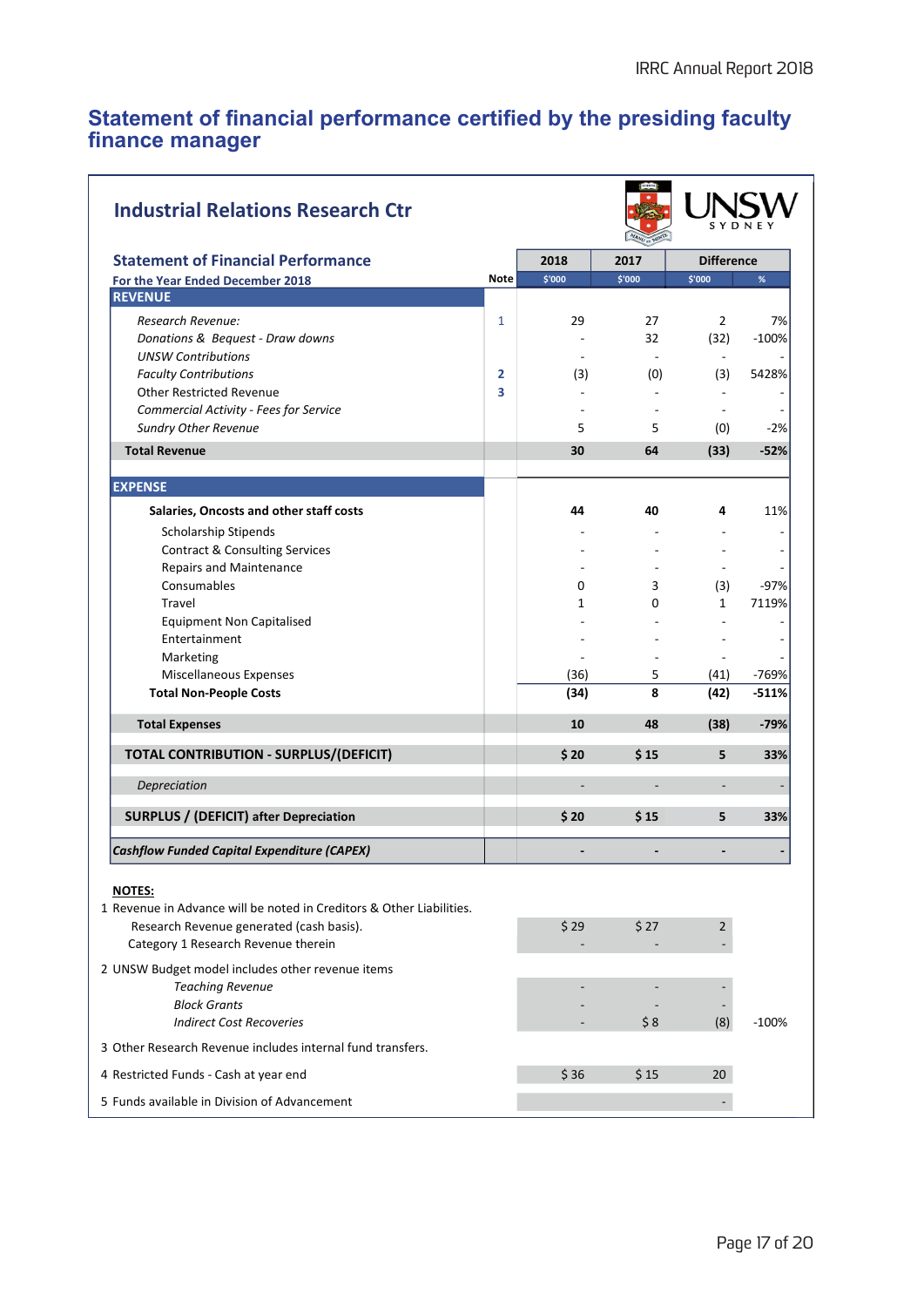# Industrial Relations Research Ctr



| <b>Statement of Financial Position</b> |             | 2018  | 2017  |
|----------------------------------------|-------------|-------|-------|
| As at December 2018                    | <b>Note</b> | \$000 | \$000 |
| <b>UNSW Australia Internal Cash</b>    | 6           | 40    | 15    |
| <b>Accounts Receivable</b>             | ۰,          |       | -     |
| <b>Sundry Assets</b>                   |             |       | ۰     |
| <b>Investments</b>                     |             |       | -     |
| <b>Property Plant &amp; Equipment</b>  | 8           |       | -     |
| <b>Creditors and Other Liabilities</b> | ٠<br>ш      | (0)   | (0)   |
| <b>NET ASSETS</b>                      |             | \$40  | \$15  |
|                                        |             |       |       |

#### NOTES:

6 Statements are prepared on UNSW Accounting principles - Operating & Strategic funds adjusted revenue

7 UNSW has central provisions in respect of payments made to employees and taxation.

Such provisions will not be reflected in this Centre's Statement of Financial Position.

8 Cash balance includes the GST centralised daily on Debtor and Creditor balances.

9 Accounts Receivable are gross value - inclusive of applicable GST.

10 Property Plant & Equipment is depreciated over the expected useful life of the asset.

11 UNSW Division of Advancement holds donated funds centrally. Draw down of funds to the Centre is reflected in the Statement of Financial Performance.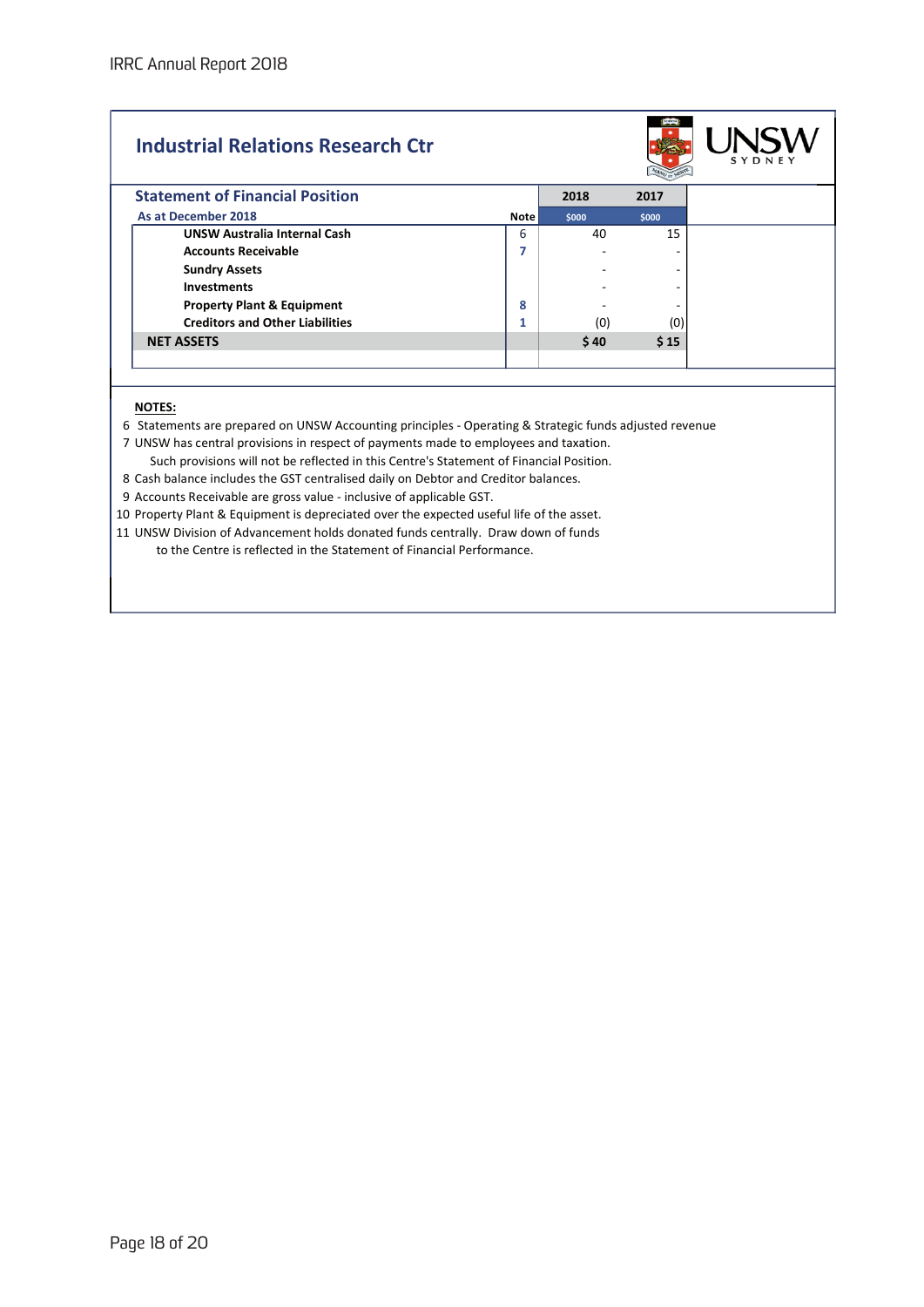# **Funding sources**

| Australian School of<br>Business Grants to The<br><b>Economic and Labour</b><br><b>Relations Review</b> | 2013-2018 | £8,000 pa in 2013-2018<br>as part of contract with<br>SAGE | Production, strategic<br>planning and marketing<br>ELRR |
|---------------------------------------------------------------------------------------------------------|-----------|------------------------------------------------------------|---------------------------------------------------------|
|                                                                                                         |           |                                                            |                                                         |

## **Statement of in-kind contributions**

*In-kind contributions — volunteer work by Associates and administrative staff*

| <b>Staff Member</b>                | <b>Time Donated</b>                                                   | Value of<br><b>Contribution</b> |
|------------------------------------|-----------------------------------------------------------------------|---------------------------------|
| Professor Daryll Hull              | IRRC Steering; research advice                                        | \$10,000                        |
| Emeritus Professor Raja Junankar   | Full-time, CFMEU, ELRR                                                | Retired                         |
| Associate Professor Jocelyn Pixley | Part-time, ELRR                                                       | Retired                         |
| Professor John Lodewijks           | Editor, ELRR                                                          | Retired                         |
| Dr Neil Hart                       | Book review editor, ELRR                                              | \$22,500                        |
| Associate Professor Anne Junor     | Full-time, Editor-in-Chief ELRR, Aviation,<br>STEMM, PSA, ARC Linkage | Retired                         |
| <b>Total in kind</b>               |                                                                       | \$32,500                        |

## *Donation of Royalties*

In 2018, P Sheldon continued to direct to the IRRC the royalties from: Sheldon, Kim, Li and Warner (eds) (2011), *China's Changing Workplace: Dynamism, Diversity and Disparity*, Routledge, London.

## **Infrastructure and other resources provided to the Centre**

During 2018, the IRRC occupied office space and a meeting room in the Quadrangle Building (Quad 1039) it shared with CAER. It also shared with CAER: a printer/photocopier provided by the UNSW School of Business.

During 2018, the UNSW Business School ADR funded the replacement of half of the IRRC Director's teaching time through a payment to the School of Management.